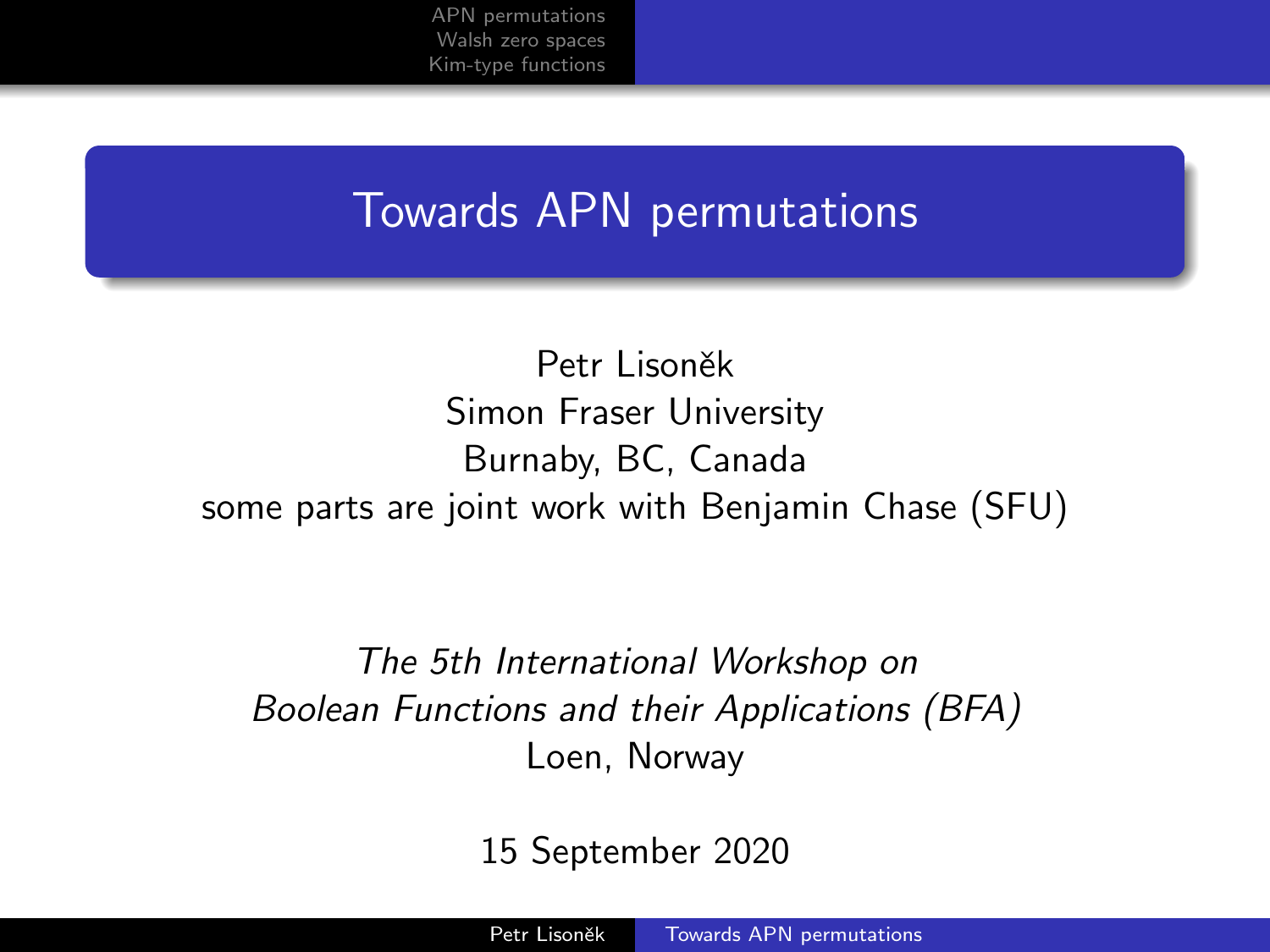## **Outline**

- **1** APN permutations
- <sup>2</sup> Walsh zero spaces of APN functions
- **3** Kim-type APN functions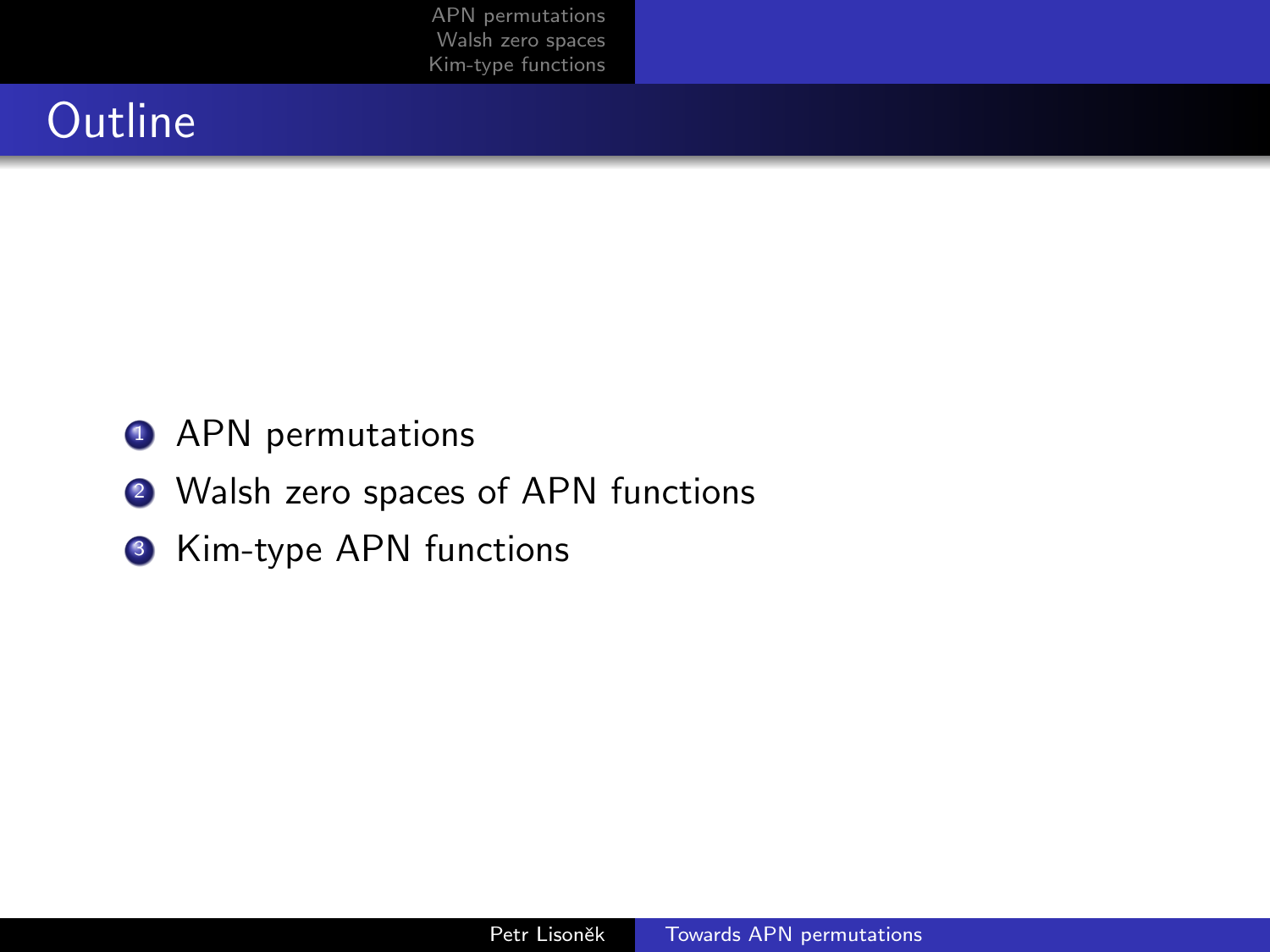## <span id="page-2-0"></span>APN functions

#### **Definition**

We say that a function  $f : \mathbb{F}_{2^n} \to \mathbb{F}_{2^n}$  is almost perfect nonlinear  $(ADM)$  if famille  $h \in \mathbb{F}$  $(PAN)$  if for all  $a, b \in \mathbb{F}_{2^n}$ ,  $a \neq 0$ , the equation

$$
f(x+a)-f(x)=b
$$

has at most two solutions  $x \in \mathbb{F}_{2^n}$ .

More generally such f is called a differentially 2-uniform function.

We can use  $\mathbb{F}_2^n$  instead of  $\mathbb{F}_{2^n}$  in the definition, or other groups can be used as well.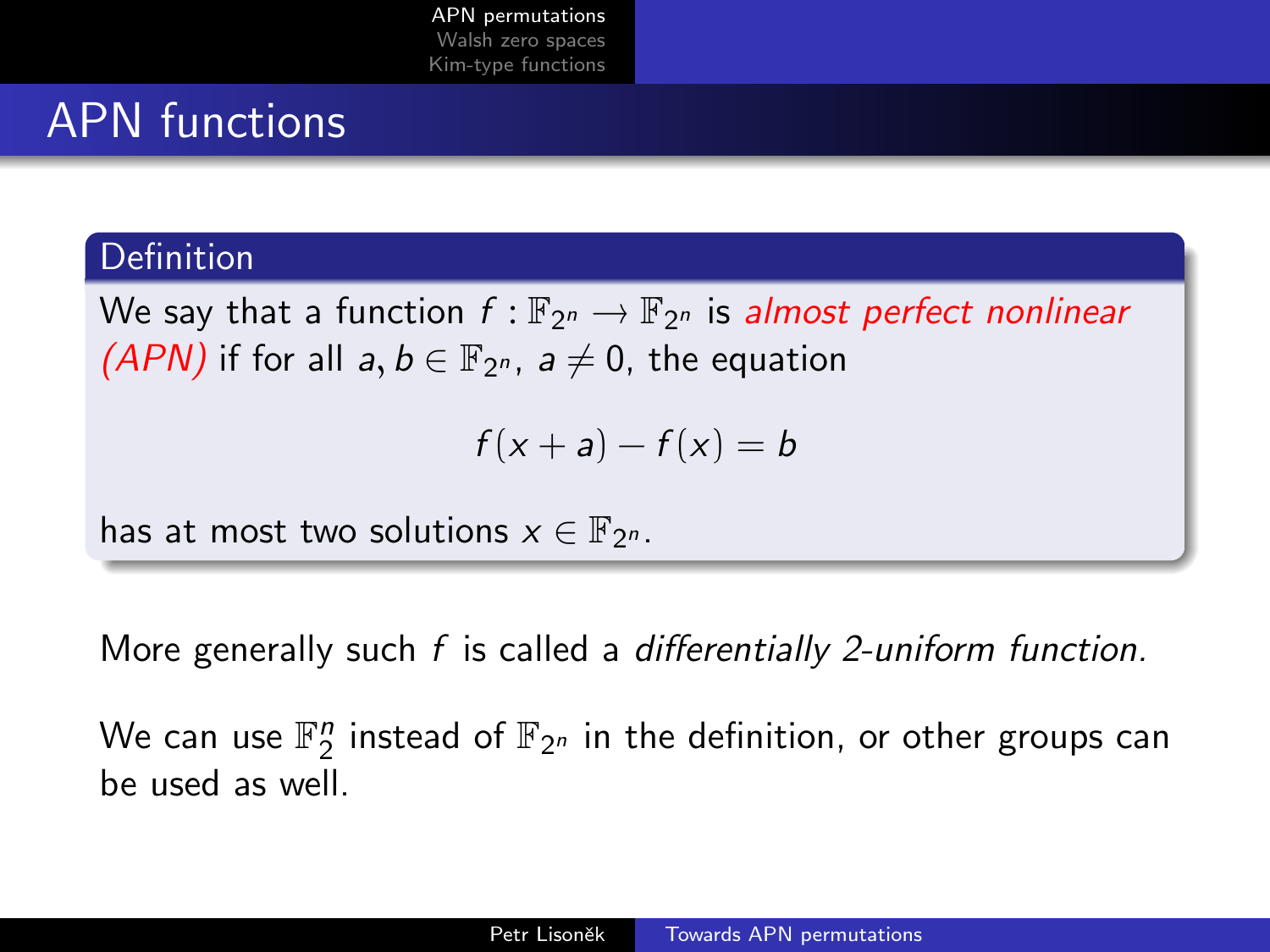## APN functions

Differentially uniform functions are important in symmetric cryptography (block ciphers, hash functions) where they protect against differential cryptanalysis and linear cryptanalysis attacks.

In block ciphers, APN functions find applications in the construction of S-boxes (substitution boxes) which are the only non-linear components of the cipher.

In the design of block ciphers it is beneficial if the S-boxes are invertible, that is, if they are permutations of  $\mathbb{F}_{2^n}$ .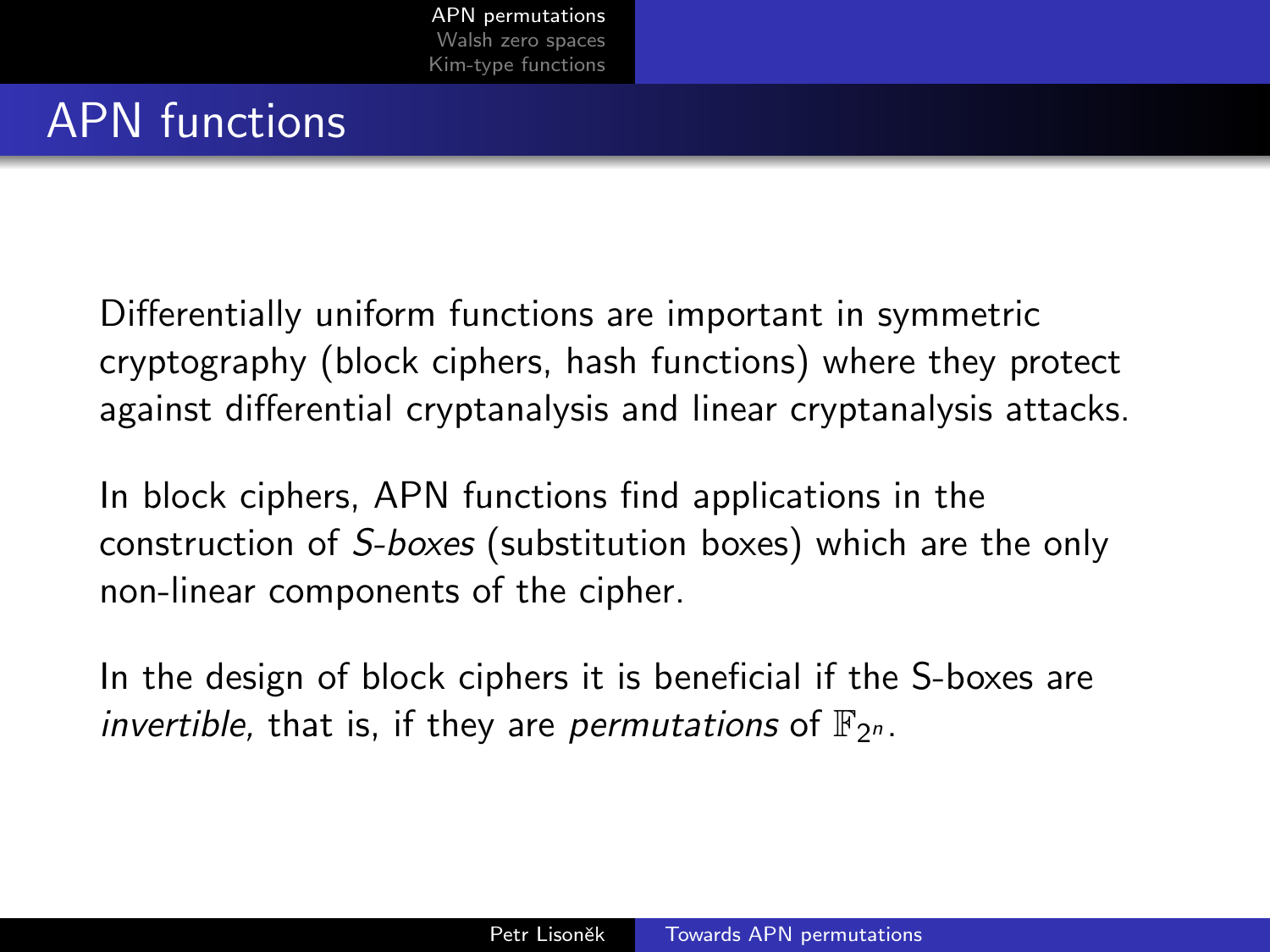## APN functions: examples

 $f(x) = x^3$  is APN for all n (but it is a permutation of  $\mathbb{F}_{2^n}$  only when  $n$  is odd)

 $f(x) = 1/x$  (with  $f(0) = 0$ ) is APN iff *n* is odd (it is a permutation of  $\mathbb{F}_{2^n}$  for all *n*). This function is used in the S-box of the Advanced Encryption Standard (AES) with  $n = 8$ ; it is differentially 4-uniform when  $n$  is even.

Infinite families of APN monomial functions have been classified, and also several infinite families of multinomial APN functions are known.

The question about existence of APN permutations of  $\mathbb{F}_{2^n}$  for even *n* is the Big APN Problem.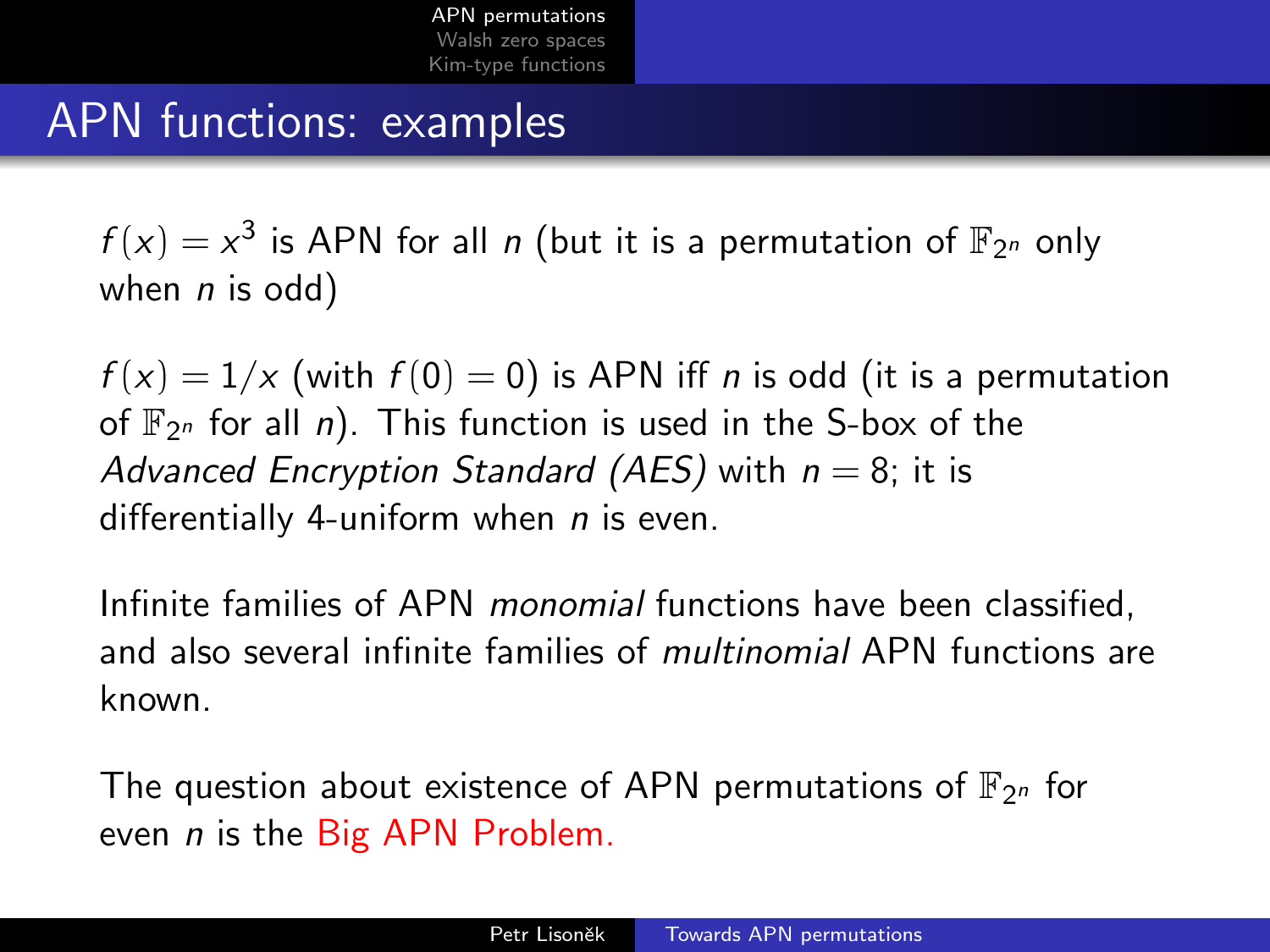### <span id="page-5-0"></span>Walsh zero space

Let f be a function from  $\mathbb{F}_{2^n}$  to  $\mathbb{F}_{2^n}$ . For  $(a, b) \in \mathbb{F}_{2^n} \times \mathbb{F}_{2^n}$  we define the Walsh transform of f at  $(a, b)$  as  $W_f(a, b) = \sum_{x \in \mathbb{F}_{2^n}} (-1)^{\text{Tr}(ax + bf(x))}$ . We say that  $(a, b)$  is a Walsh zero of f if  $W_f(a, b) = 0$ .

#### **Definition**

Let f be a function from  $\mathbb{F}_{2^n}$  to  $\mathbb{F}_{2^n}$ . Suppose that S is an  $\mathbb{F}_2$ -linear subspace of  $\mathbb{F}_{2^n}\times \mathbb{F}_{2^n}$  such that  $\dim_{\mathbb{F}_2} S=n$  and each element of S except  $(0, 0)$  is a Walsh zero of f. We say that S is a WZ space of f.

We say that two WZ spaces  $S, T$  of the same function *intersect* trivially if  $S \cap T = \{(0, 0)\}.$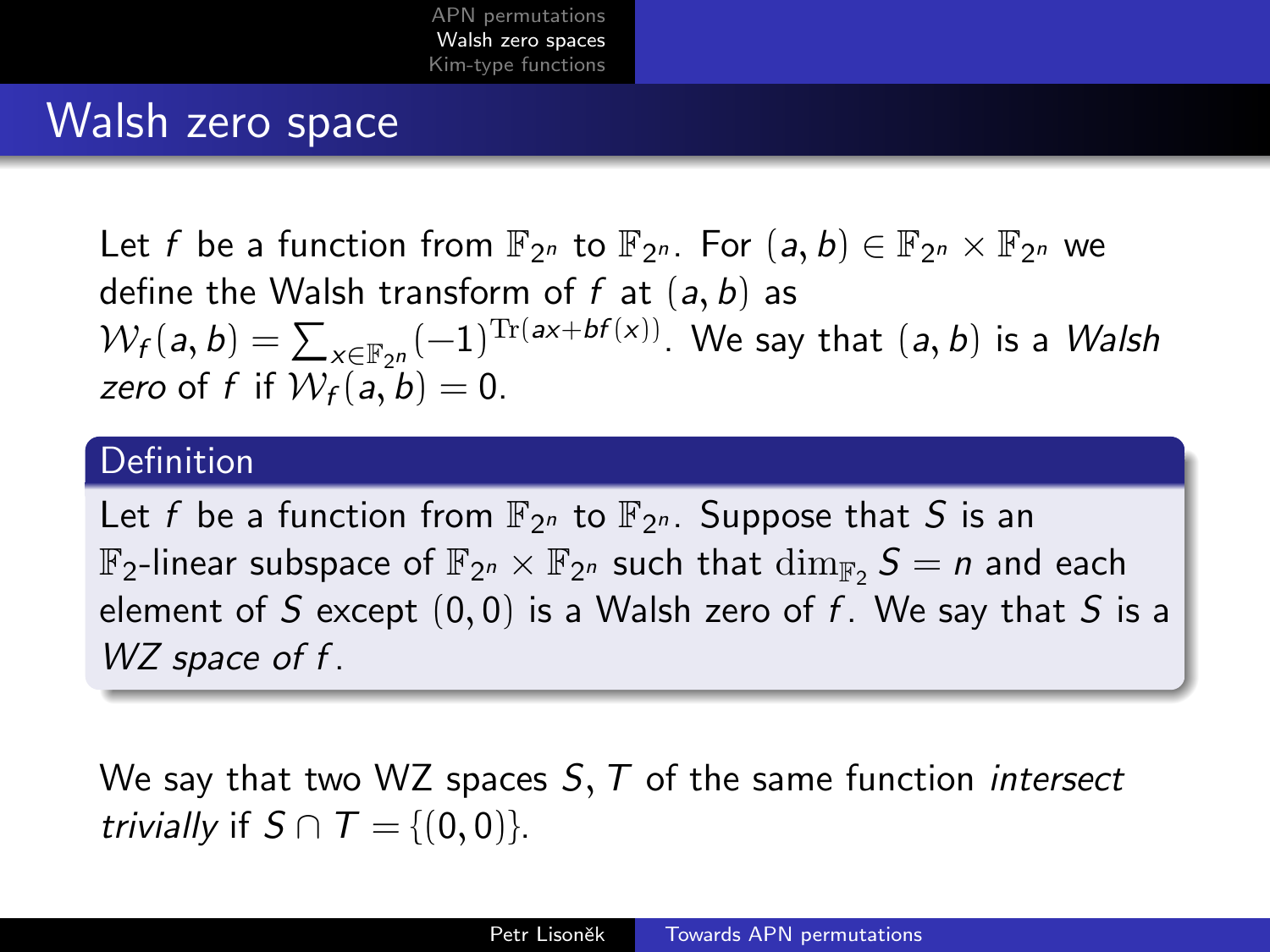### Functions CCZ-equivalent to a permutation

#### Proposition

Let f be a function from  $\mathbb{F}_{2^n}$  to  $\mathbb{F}_{2^n}$  such that  $f(0) = 0$ . Then f is CCZ-equivalent to a permutation of  $\mathbb{F}_{2^n}$  if and only if there exist two WZ spaces of f that intersect trivially.

This was used to construct the APN permutation of  $\mathbb{F}_{2^6}$  by Dillon et al. in 2009, using the  $Kim$  function for  $f$ . More details on Kim-type functions will follow in the second part of the talk.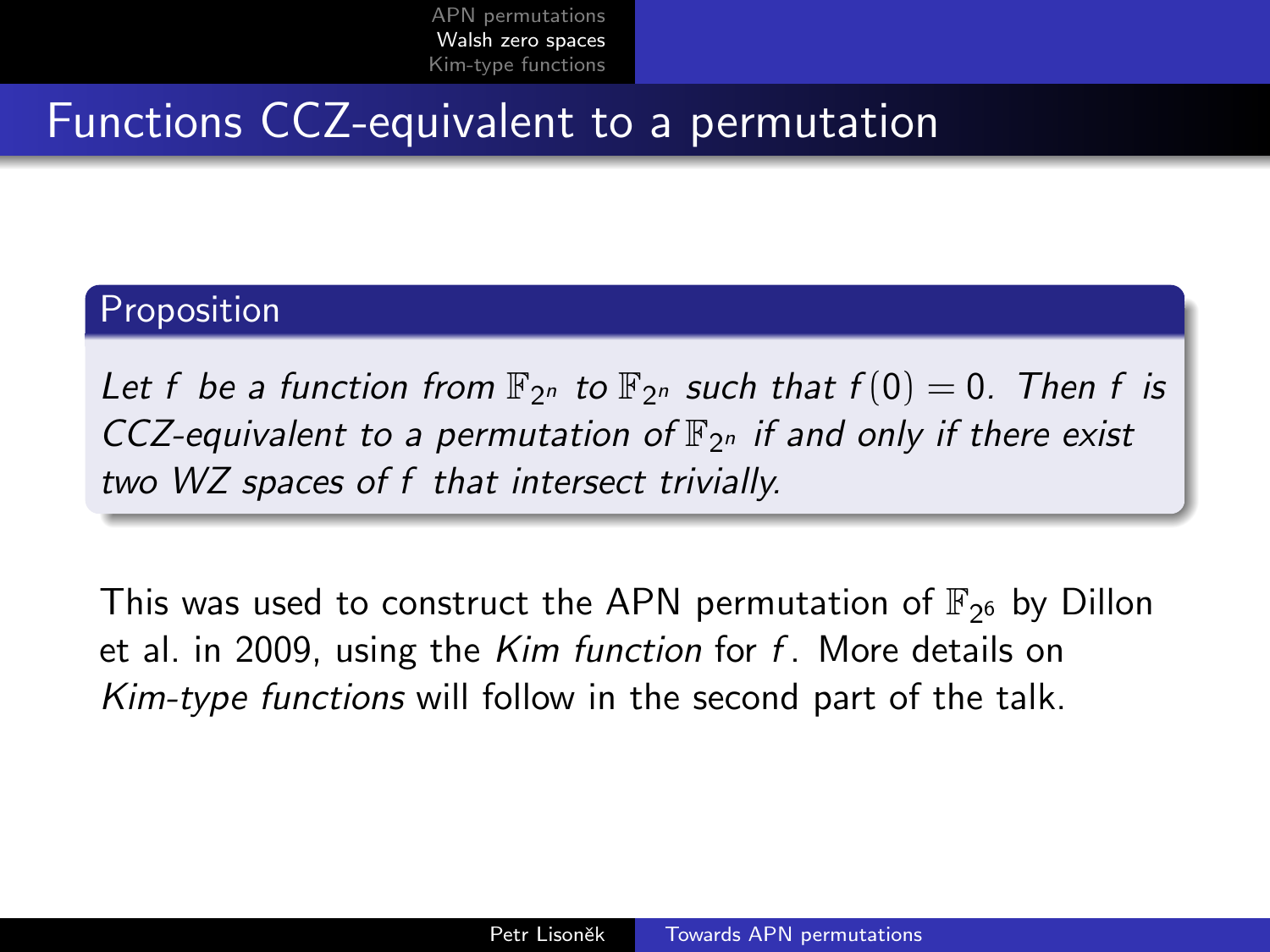### Characterizing Walsh zeros of quadratic functions

Squaring method computes  $(\mathcal{W}_f(\mathsf{a},\mathsf{b}))^2.$  It associates a certain linear form  $\mathcal{L}_b$  to f and  $(a, b)$ . Then  $(a, b)$  is a Walsh zero of f if  $Tr(f(x))$  does not vanish completely on the kernel of  $\mathcal{L}_b$ .

In this way Walsh spectra were determined for some classes of quadratic functions, most recently for functions of the form  $f(x) = x^3 + a^{-1} \text{Tr}(a^3 x^9)$  and two other similar families (Budaghyan, Helleseth, Li, Sun 2017). Walsh zeros were not determined explicitly. In order to upper bound the cardinality of the kernel of  $\mathcal{L}_b$ , an ad-hoc method developed earlier by Dobbertin was used.

For investigations of such kernels one can apply a more systematic theory developed by van der Geer and van der Vlugt (1992).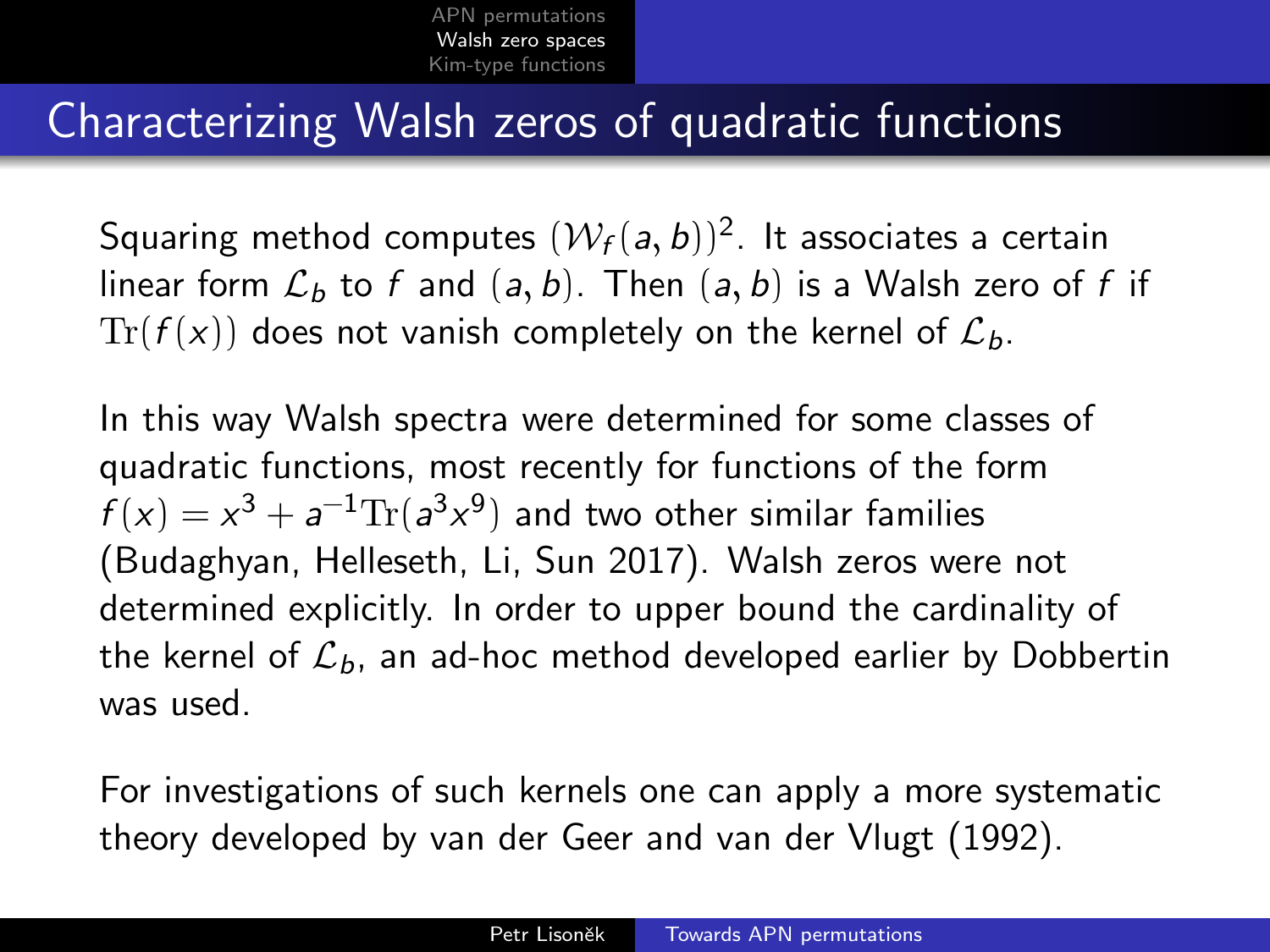## Characterizing Walsh zeros of quadratic functions Proposition

Let n be even,  $gcd(k, n) = 1$ , and  $a, b \in \mathbb{F}_{2^n}$ . If  $b \neq 0$ , then  $(a, b)$ is a Walsh zero of the Gold function  $f(x) = x^{2^k+1}$  if and only if b is a  $(2^k+1)$ th power in  $\mathbb{F}_{2^n}$  (equivalently, b is a cube in  $\mathbb{F}_{2^n})$  and  $\text{Tr}_2^n(az)\neq 0$  for each  $z\in \mathbb{F}_{2^n}$  such that  $bz^{2^k+1}+1=0.$ 

#### Proposition

Let n be even and  $a, b \in \mathbb{F}_{2^n}$ . (i) If  $b \neq 0$  and  $Tr(b) = 0$  then  $(a, b)$  is a Walsh zero of  $f(x) = x^3 + \text{Tr}(x^9)$  if and only if it is a Walsh zero of  $f(x) = x^3$ . (ii) If  $\text{Tr}(b) = 1$ , let  $x^*$  be the unique solution of  $x^9 + x^3 + bx + 1 = 0$  in  $\mathbb{F}_{2^n}$ . Then  $(a, b)$  is a Walsh zero of  $f(x) = x^3 + \text{Tr}(x^9)$  if and only if  $x^*$  is a cube in  $\mathbb{F}_{2^n}$  and  $\text{Tr}_{2}^n (az) \neq 0$  for each  $z \in \mathbb{F}_{2^n}$  such that  $z^3 = x^*.$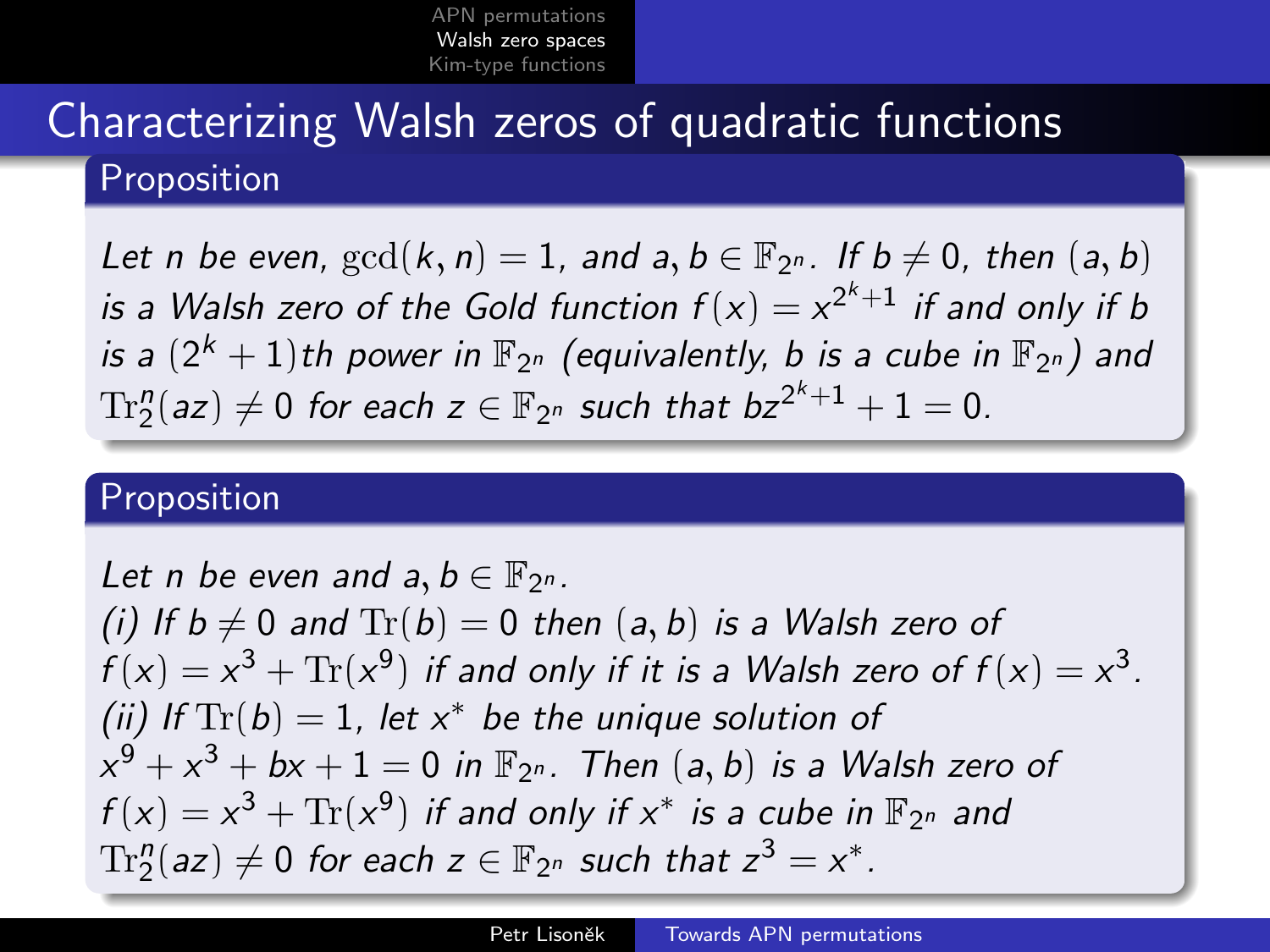### Examples of WZ spaces

#### Proposition

Let n be even and  $gcd(k, n) = 1$ . Let  $u \in \mathbb{F}_{2^n}^*$ . The set

 $G_{k,u} = \{(a, 0) : a \in \mathbb{F}_{2^n} | \text{Tr}(ua) = 0\} \cup \{(a, u^{-(2^k+1)}) : a \in \mathbb{F}_{2^n} | \text{Tr}(ua) = 1\}$ 

is a WZ space of the Gold function  $f(x) = x^{2^k+1}$  on  $\mathbb{F}_{2^n}$ .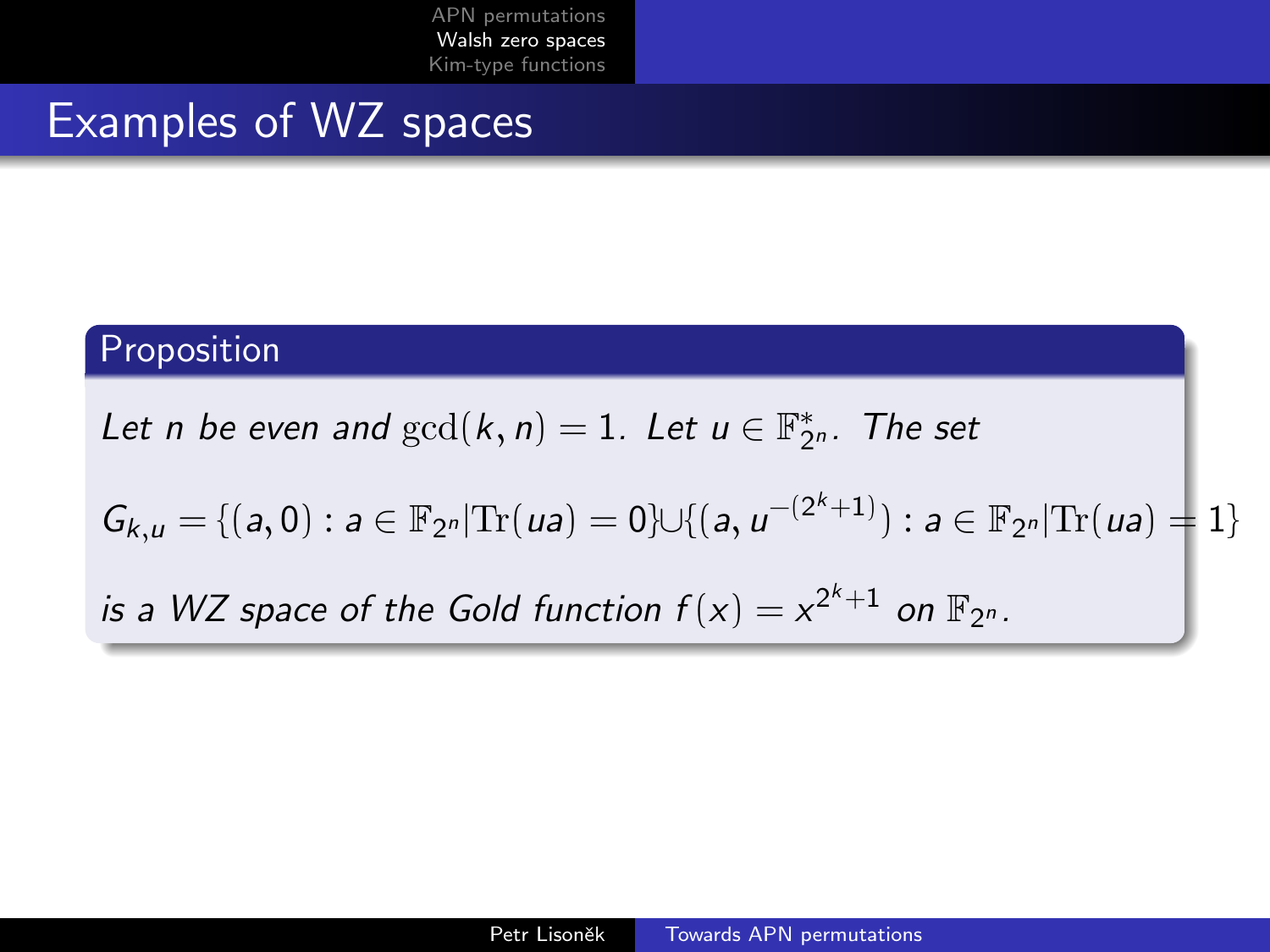### Examples of WZ spaces

#### Proposition

Let n be even and  $f(x) = x^3 + \text{Tr}(x^9)$ . Let  $b \in \mathbb{F}_{2^n}^*$ . (i) If  $\text{Tr}(b) = 0$  and b is a cube in  $\mathbb{F}_{2^n}$ , then  $G_{1,u}$  is a WZ space of f where u is any of the cube roots of  $1/b$ . (ii) If  $\text{Tr}(b) = 1$  then let  $x^*$  be the unique solution of  $x^9 + x^3 + bx + 1 = 0$  in  $\mathbb{F}_{2^n}$ . If  $x^*$  is a cube in  $\mathbb{F}_{2^n}$  and  $u$  is any of the cube roots of  $x^*$ , then the set

 $S_u = \{(a, 0) : a \in \mathbb{F}_{2^n} | \text{Tr}(ua) = 0\} \cup \{(a, b) : a \in \mathbb{F}_{2^n} | \text{Tr}(ua) = 1\}$ 

is a WZ space of f .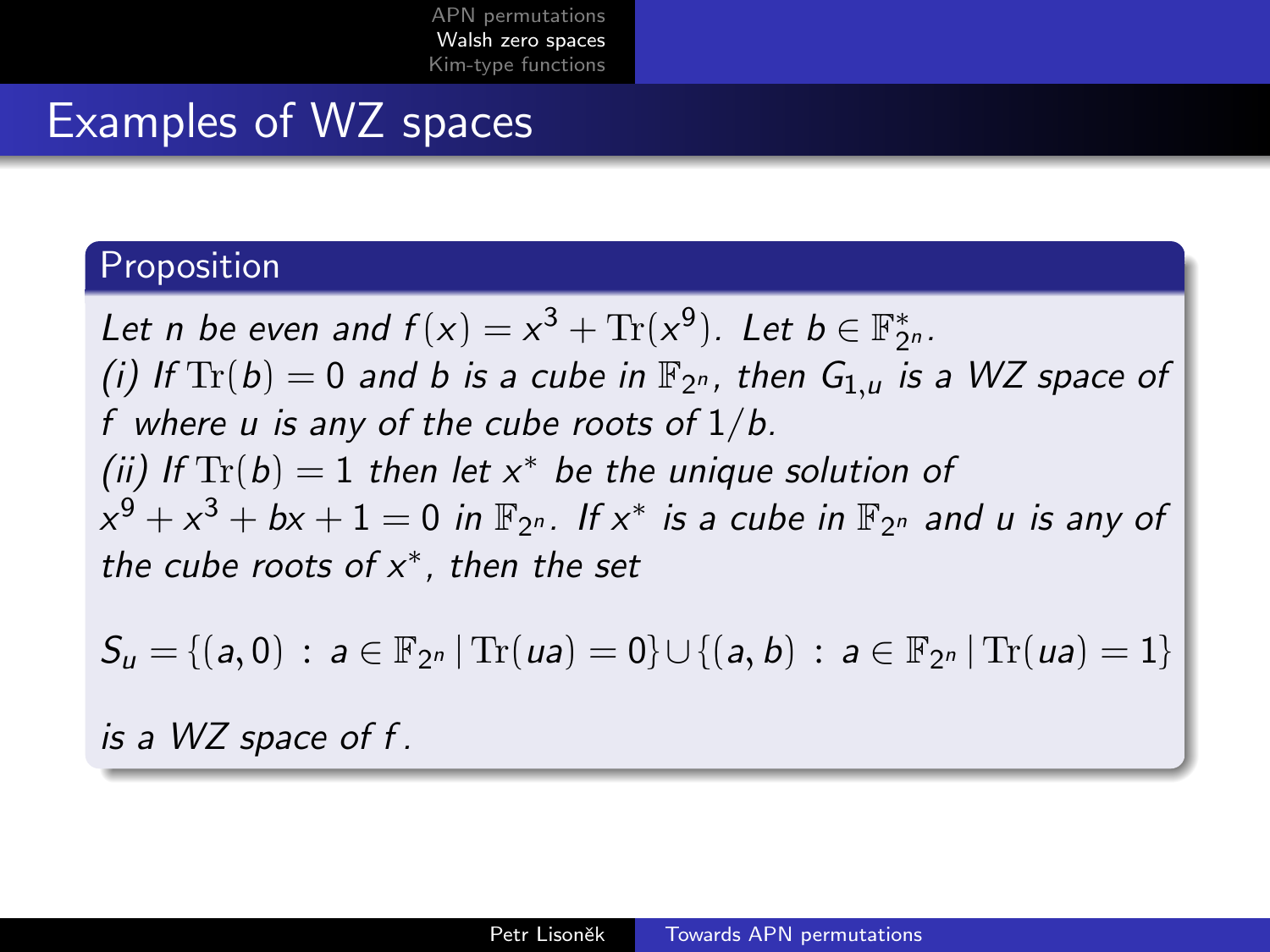## **Outlook**

We hope that this approach can lead to an alternative and possibly simpler proof of CCZ-inequivalence of APN Gold functions with permutations in even dimensions.

We have some further results on the WZ spaces but we would like to devote the second half of the talk to some very recent and interesting developments on Kim-type APN functions.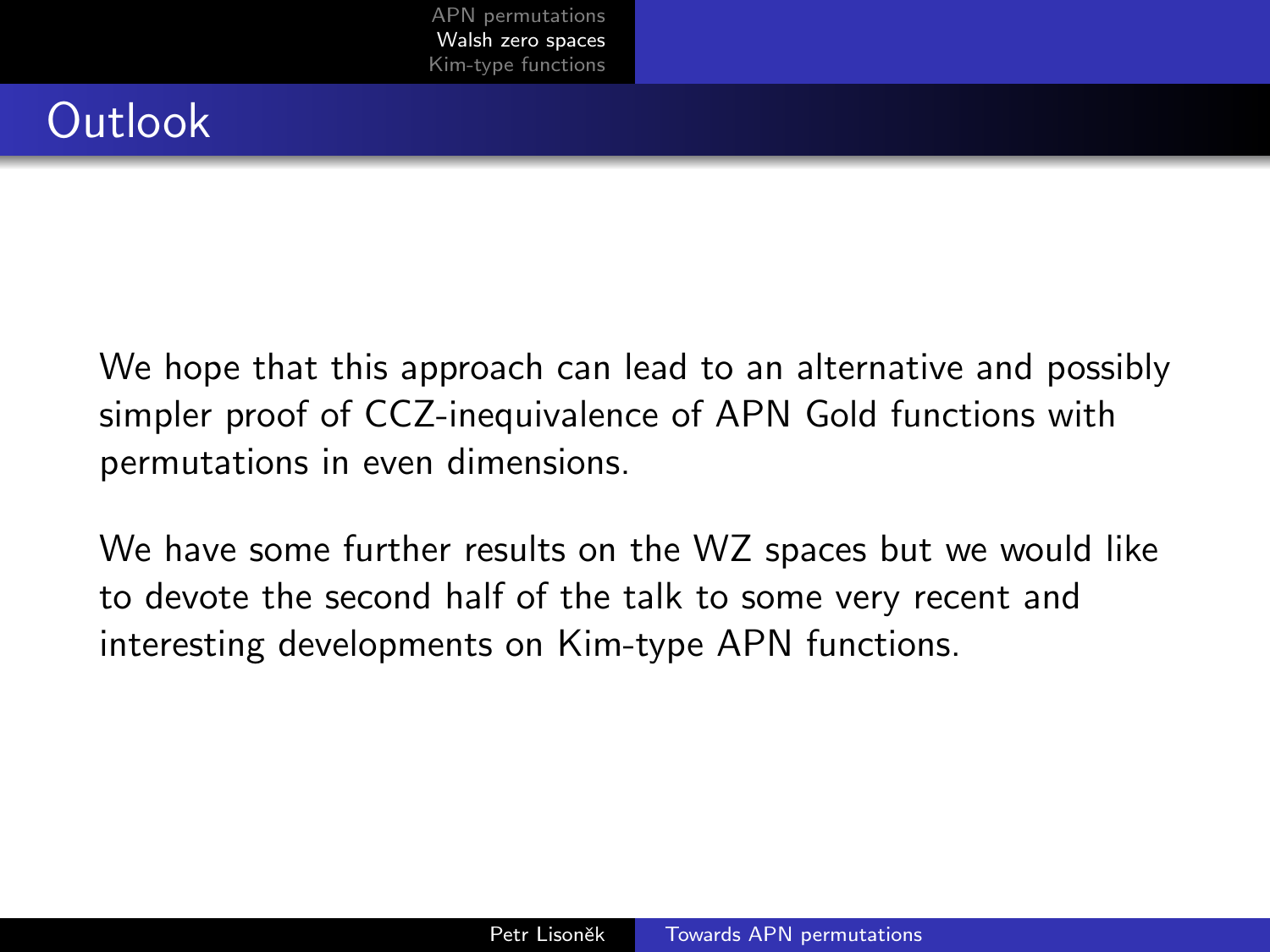# <span id="page-12-0"></span>APN permutation of  $\mathbb{F}_{2^6}$

An APN permutation of  $\mathbb{F}_{2^6}$  was announced at the Fq9 conference in 2009 by Dillon et al. Its construction is based on the APN function

$$
\kappa(x) = x^3 + x^{10} + ux^{24}
$$

where  $u$  is a suitable primitive element of  $\mathbb{F}_{2^6}.$  The function  $\kappa$  is known as *Kim function.* APN permutations of  $\mathbb{F}_{2^6}$  are then constructed by applying a suitable CCZ equivalence transformation to the Kim function; all examples constructed are mutually CCZ equivalent.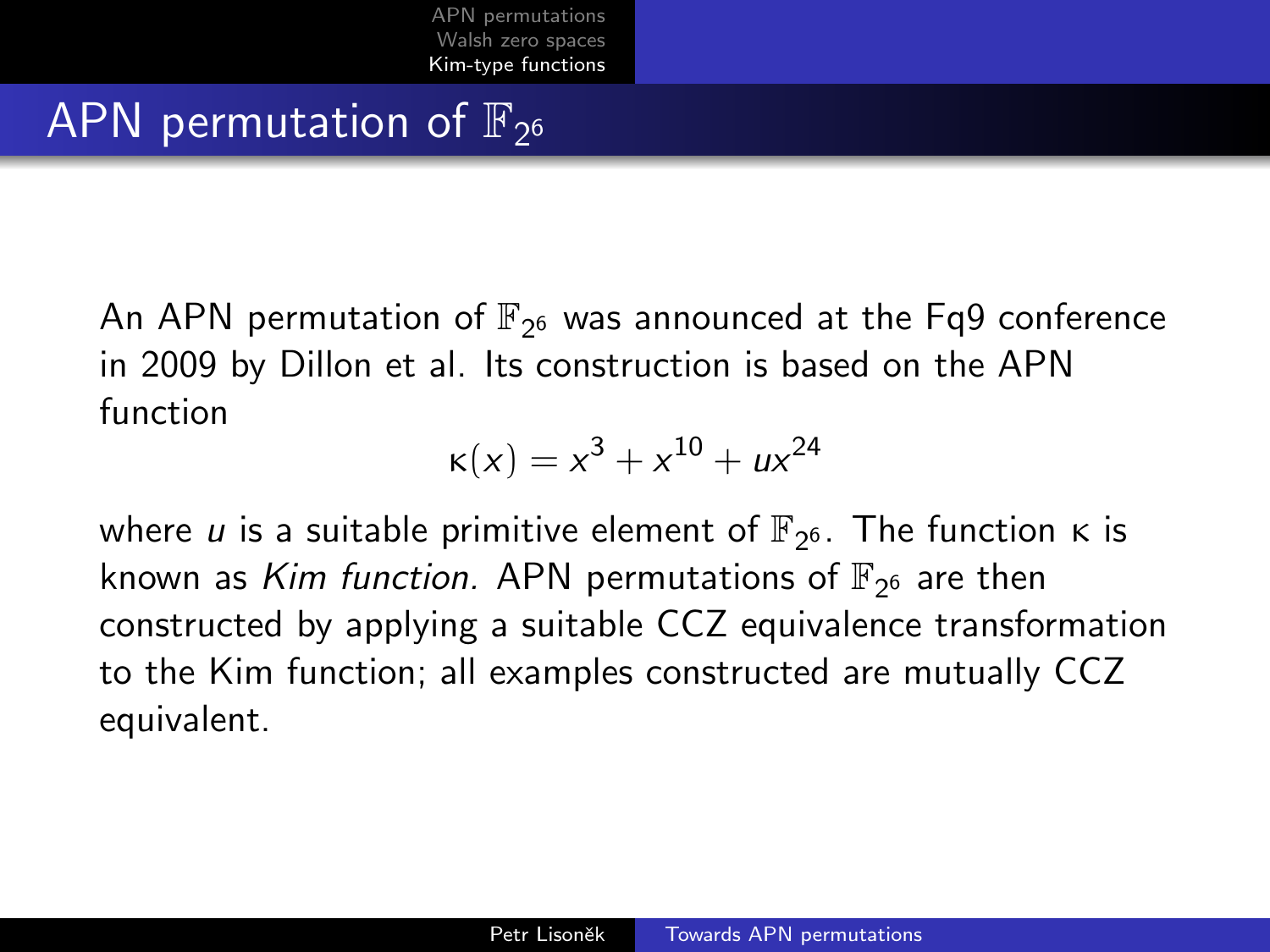## Big APN Problem

The question of existence of APN permutations of  $\mathbb{F}_{2^n}$  for even  $n > 6$  was posed as the Big APN Problem.

By generalizing the form of the Kim function, Carlet in 2014 posed the following open problem:

Find more APN functions or, better, infinite classes of APN functions of the form  $X^3 + aX^{2+q} + bX^{2q+1} + cX^{3q}$  where  $q = 2^{n/2}$  with n even, or more generally of the form  $X^{2^k+1} + aX^{2^k+q} + bX^{2^kq+1} + cX^{2^kq+q}$ , where  $\gcd(k, n) = 1$ .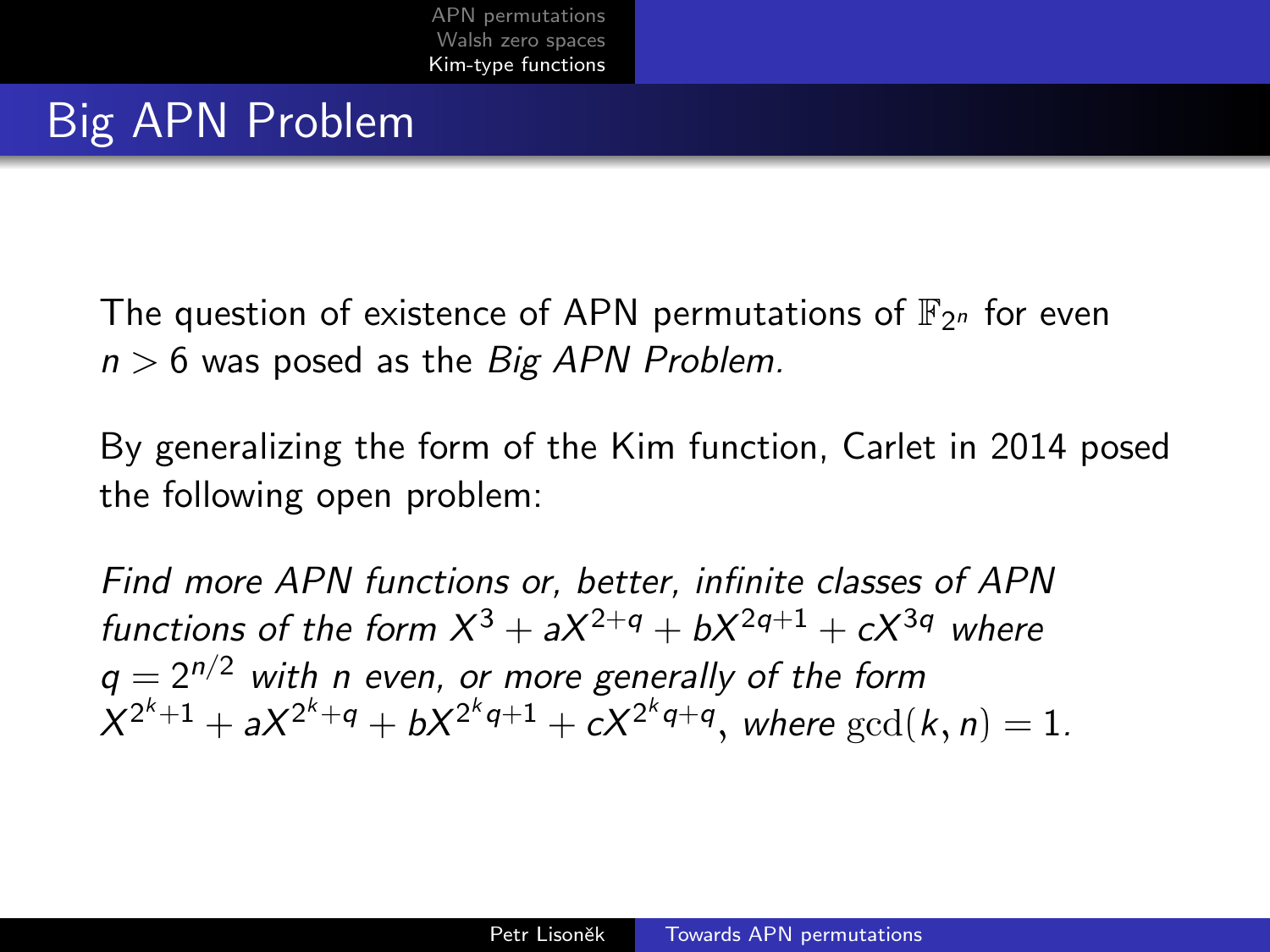### Kim-type functions

There have been several lines of attack to approach Carlet's problem and similar problems.

Most recently, Li, Li, Helleseth and Qu (arXiv:2007.03996, July 2020) completely characterized APN functions on  $\mathbb{F}_{2^n}$  of the form  $f(x) = x^{3q} + a_1x^{2q+1} + a_2x^{q+2} + a_3x^3$ , where  $q = 2^m$  and  $m = n/2$ ,  $m > 4$ . We will call functions of this form Kim-type functions.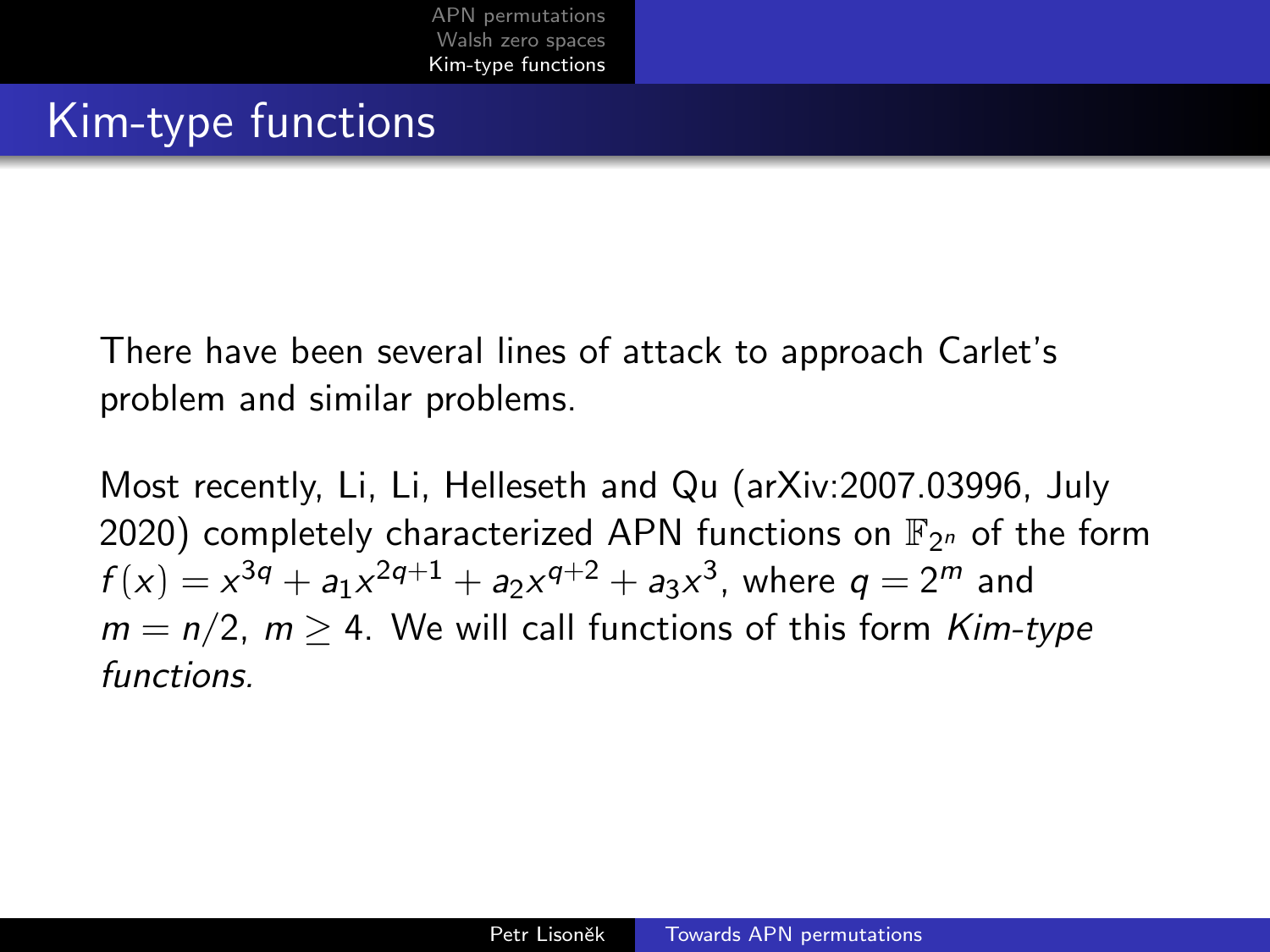Characterization of Kim-type APN functions

Li, Li, Helleseth and Qu (arXiv:2007.03996, July 2020)

Let

$$
\theta_1 = 1 + a_1^2 + a_2 \bar{a}_2 + a_3 \bar{a}_3
$$
  
\n
$$
\theta_2 = a_1 + \bar{a}_2 a_3
$$
  
\n
$$
\theta_3 = \bar{a}_2 + a_1 \bar{a}_3
$$
  
\n
$$
\theta_4 = a_1^2 + a_2 \bar{a}_2.
$$

where  $\bar{z} = z^q$  for  $z \in \mathbb{F}_{q^2}$ .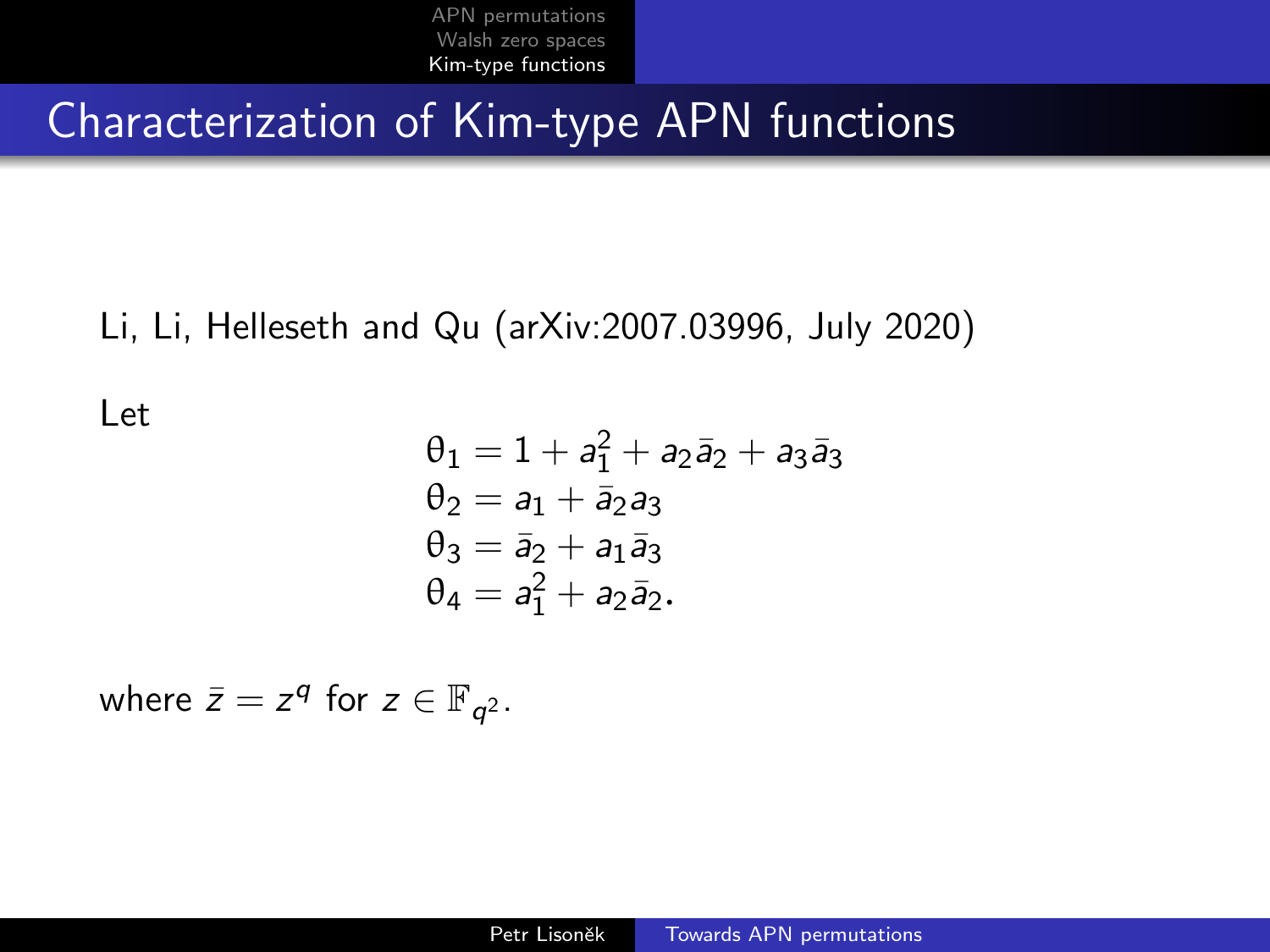### Characterization of Kim-type APN functions

Li, Li, Helleseth and Qu (arXiv:2007.03996, July 2020)

#### Theorem

Let  $n = 2m$  with  $m \ge 4$  and  $f(x) = \bar{x}^3 + a_1 \bar{x}^2 x + a_2 \bar{x} x^2 + a_3 x^3$ , where  $a_1 \in \mathbb{F}_{2^m}, a_2, a_3 \in \mathbb{F}_{2^n}$ . Let  $\theta_i$ 's be defined as on the previous slide and define

$$
\Gamma_1 = \left\{ (a_1, a_2, a_3) | \theta_1 \neq 0, \text{ Tr}_m \left( \frac{\theta_2 \bar{\theta}_2}{\theta_1^2} \right) = 0, \n\theta_1^2 \theta_4 + \theta_1 \theta_2 \bar{\theta}_2 + \theta_2^2 \theta_3 + \bar{\theta}_2^2 \bar{\theta}_3 = 0 \right\} \text{ and} \n\Gamma_2 = \left\{ (a_1, a_2, a_3) | \theta_1 \neq 0, \text{ Tr}_m \left( \frac{\theta_2 \bar{\theta}_2}{\theta_1^2} \right) = 0, \n\theta_1^2 \theta_3 + \theta_1 \bar{\theta}_2^2 + \theta_2^2 \theta_3 + \bar{\theta}_2^2 \bar{\theta}_3 = 0 \right\}.
$$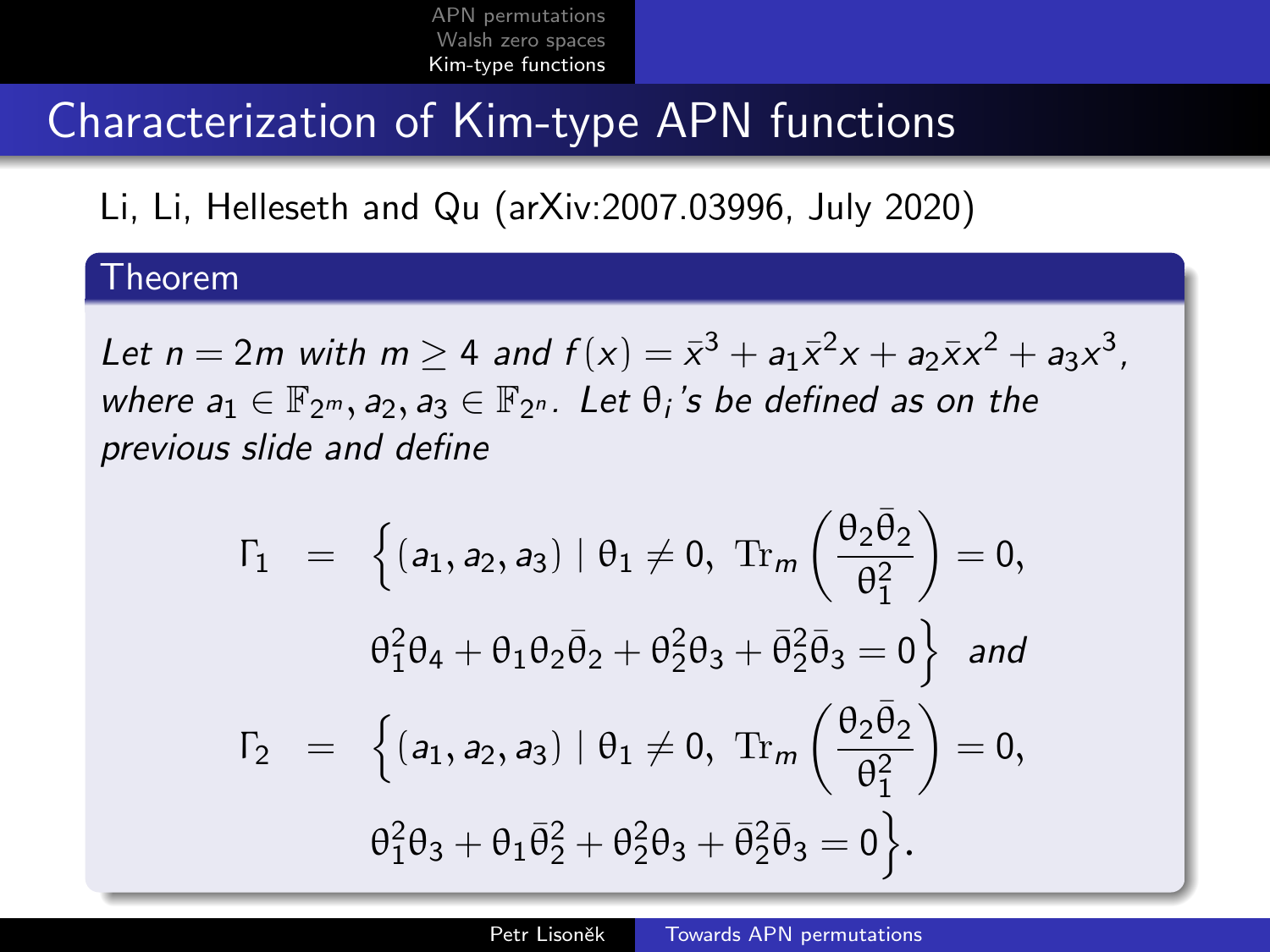### Characterization of Kim-type APN functions

### Li, Li, Helleseth and Qu (arXiv:2007.03996, July 2020)

## Theorem (continued)

Then f is APN over  $\mathbb{F}_{2^n}$  if and only if (1) m is even,  $(a_1, a_2, a_3) \in \Gamma_1 \cup \Gamma_2$ ; or (2) m is odd,  $(a_1, a_2, a_3) \in \Gamma_1$ .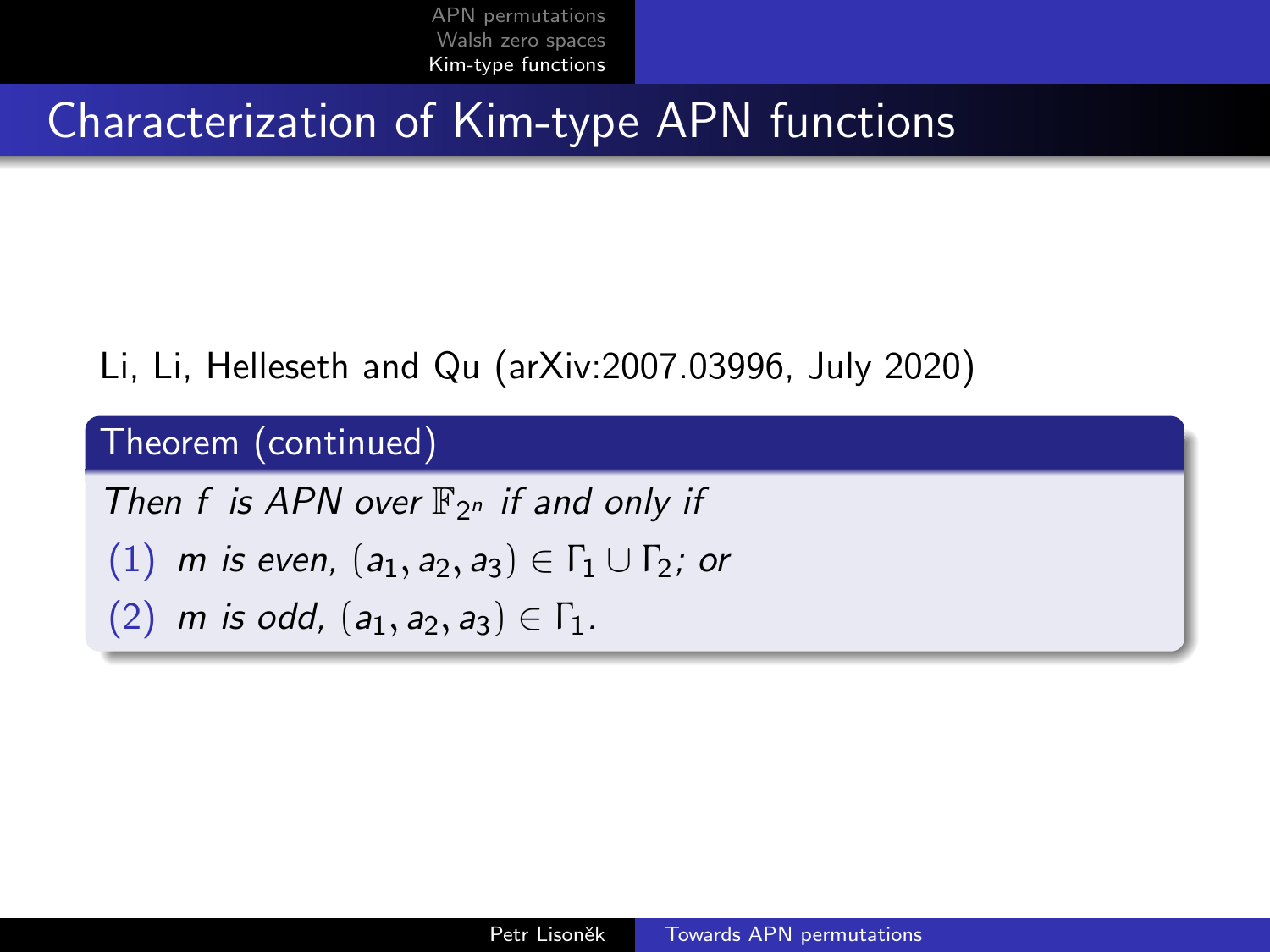### Characterization of Kim-type APN functions

A characterization of the Kim-type APN functions for the special case when the coefficients  $a_i$  lie in the subfield  $\mathbb{F}_q$  was given earlier by Krasnayová (2016) and the following result on affine equivalence of these functions with Gold functions was proved by Göloğlu, Krasnayová and Lisoněk (2020).

#### Theorem

Suppose that  $m \geq 4$  is an integer and let  $q = 2^m$ . Let f :  $\mathbb{F}_{q^2} \to \mathbb{F}_{q^2}$  be given by  $f(x) = x^{3q} + a_1x^{2q+1} + a_2x^{q+2} + a_3x^3$ where  $a_1, a_2, a_3 \in \mathbb{F}_q$ . If f is APN, then f is affine equivalent to  $G_1(x) = x^3$  or f is affine equivalent to  $G_2(x) = x^{2^{m-1}+1}$ .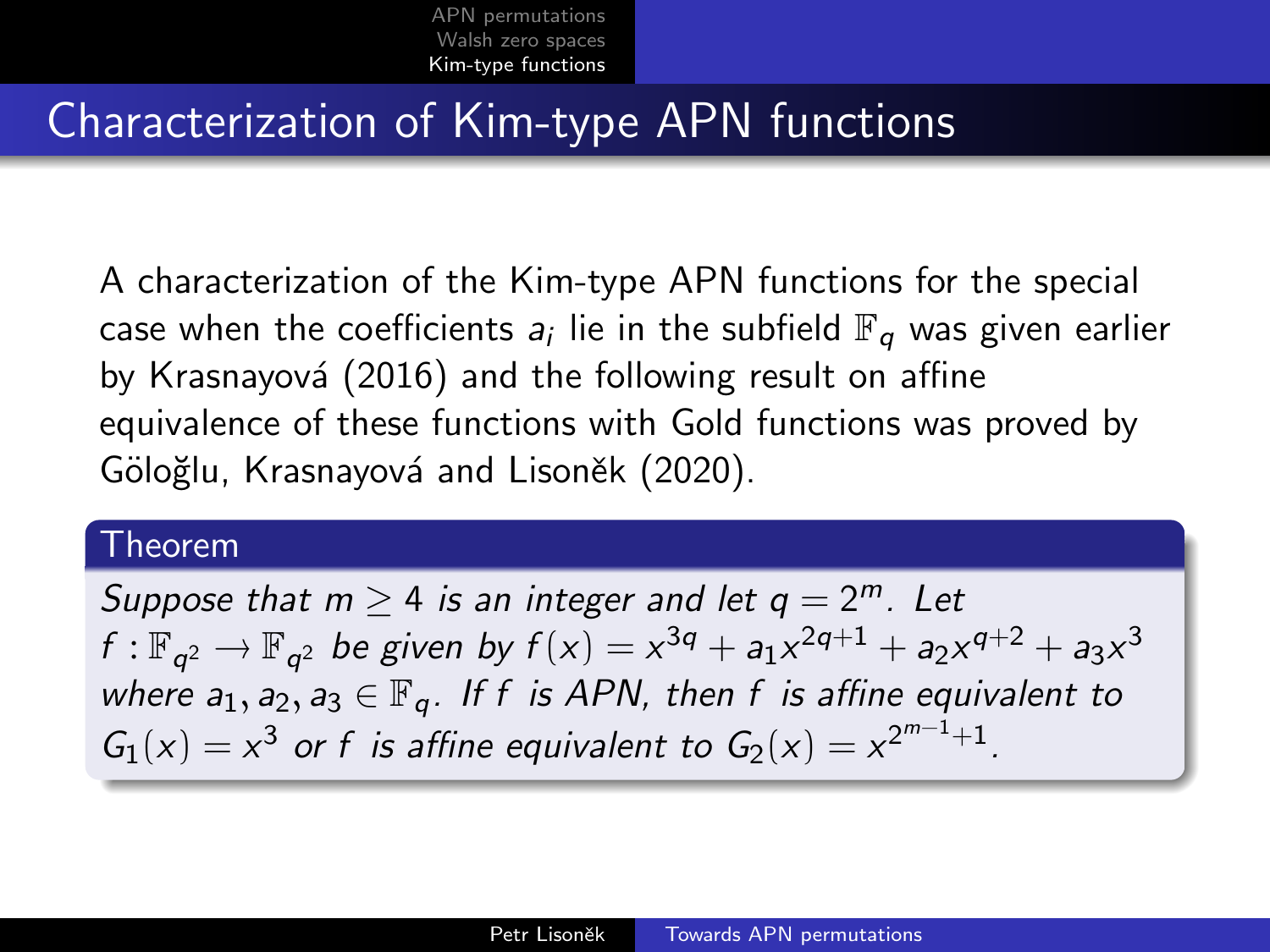### Kim-type APN functions are equivalent to Gold functions

We extend the result of Li, Li, Helleseth and Qu (arXiv:2007.03996, July 2020) and of Göloğlu, Krasnayová and Lisoněk (2020).

#### Theorem (Chase, L. 2020)

Suppose that  $m \geq 4$  is an integer and let  $q = 2^m$ . Let f :  $\mathbb{F}_{q^2} \to \mathbb{F}_{q^2}$  be given by  $f(x) = x^{3q} + a_1x^{2q+1} + a_2x^{q+2} + a_3x^3$ where  $a_1, a_2, a_3 \in \mathbb{F}_{q^2}$ . If f is APN, then f is affine equivalent to  $G_1(x) = x^3$  or f is affine equivalent to  $G_2(x) = x^{2^{m-1}+1}$ .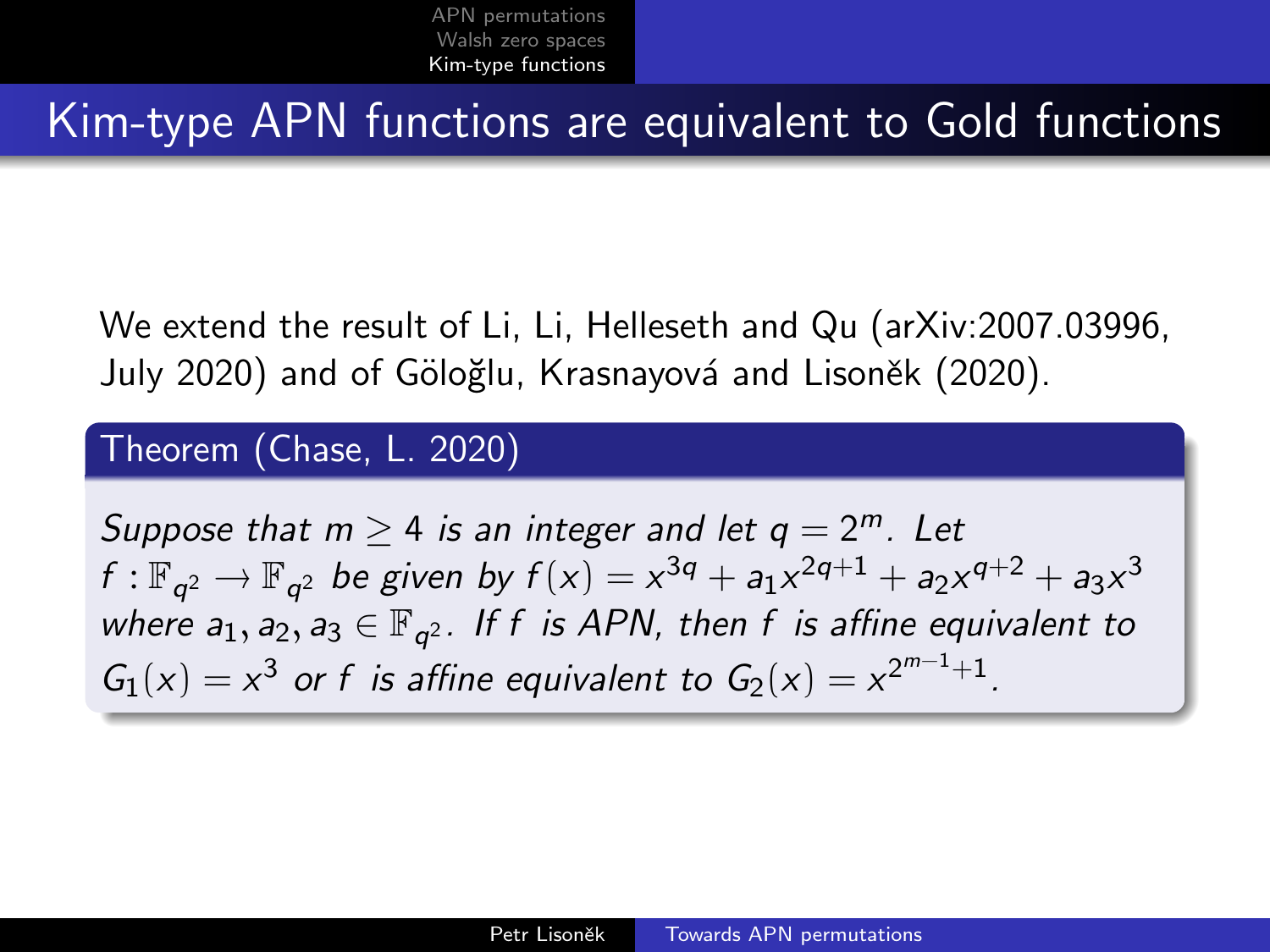## Proof

#### Proposition

Let  $f : \mathbb{F}_{q^2} \to \mathbb{F}_{q^2}$  be given by  $f(x)=x^{3q}+a_1x^{2q+1}+a_2x^{q+2}+a_3x^3$  where  $a_1\in\mathbb{F}_q$ ,  $a_2\in\mathbb{F}_q^*$  $_{q^2}^*$  and  $a_3 \in \mathbb{F}_{q^2}$ . If  $a_1/a_2 \notin U$  and  $a_1/a_2 \neq a_3^q$  $\frac{q}{3}$ , then f is affine equivalent to  $h(x) = x^{3q} + a'_1 x^{2q+1} + a'_3 x^3$  where  $a'_1 \in \mathbb{F}_q$  and  $a'_3 \in \mathbb{F}_{q^2}$ .

The affine transformation for restricting  $a_1$  from  $a_1 \in \mathbb{F}_{q^2}$  to  $a_1 \in \mathbb{F}_q$  is given in Li, Li, Helleseth and Qu (arXiv:2007.03996, July 2020).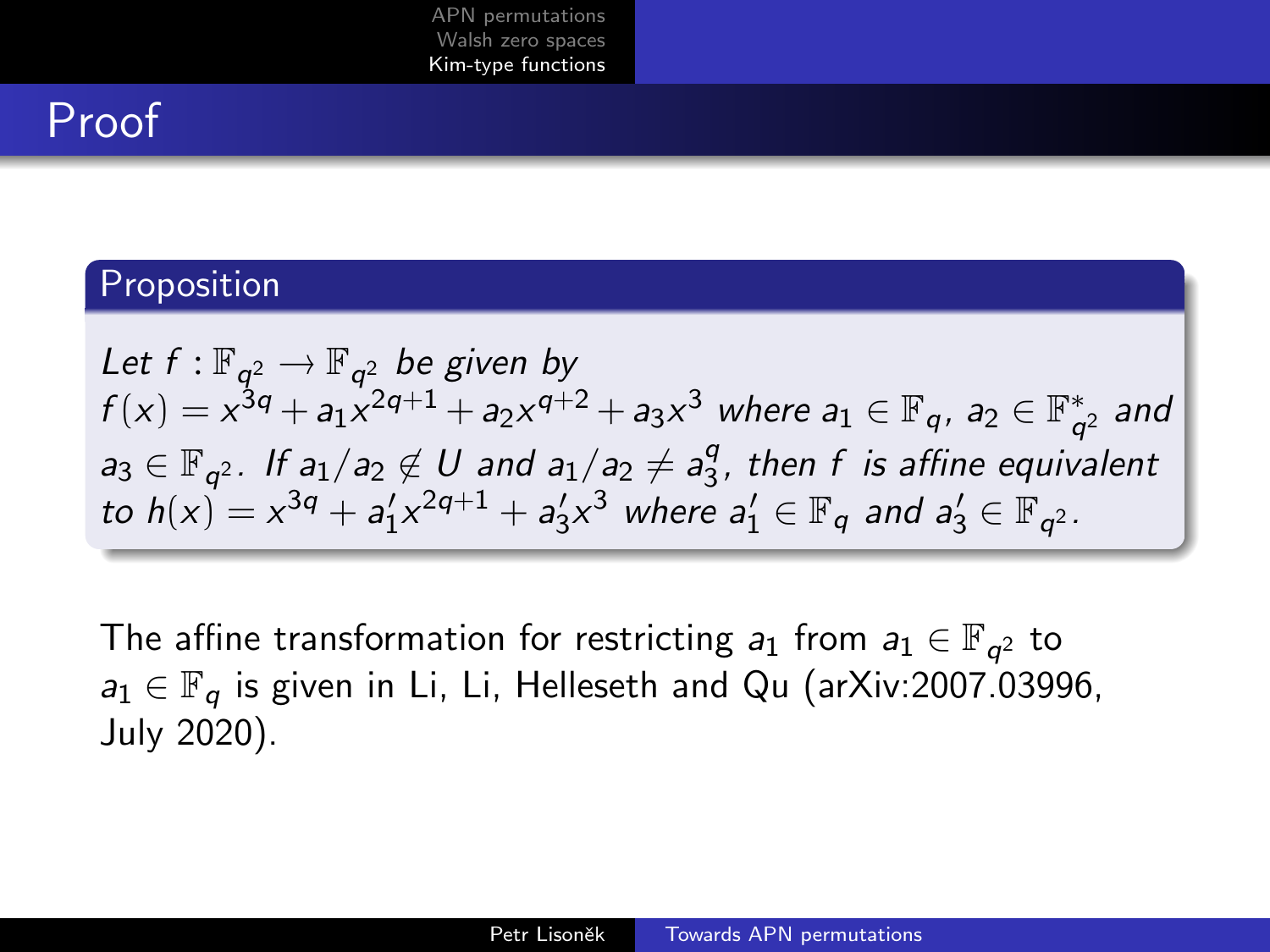## Proof

### Proposition

Let  $f: \mathbb{F}_{q^2} \to \mathbb{F}_{q^2}$  be given by  $f(x) = x^{3q} + a_1x^{2q+1} + a_3x^3$  where  $a_1, a_3 \in \mathbb{F}_{q^2}$  and  $a_1 = 0$  or  $a_3 = 0$ . If f is APN, then f is affine equivalent to  $G_1(x) = x^3$ .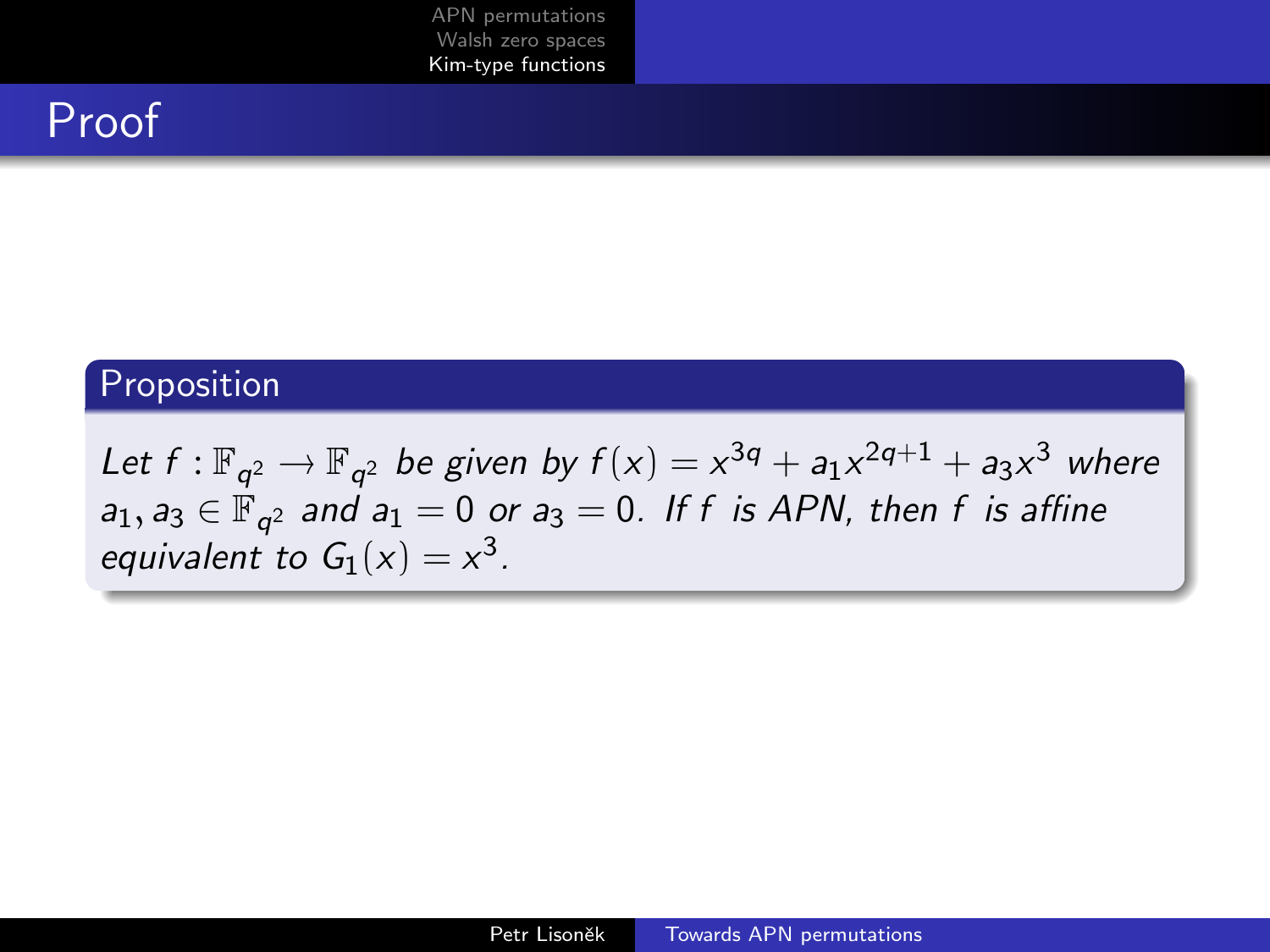## Proof

#### Proposition

Let  $f: \mathbb{F}_{q^2} \to \mathbb{F}_{q^2}$  be given by  $f(x) = x^{3q} + a_1x^{2q+1} + a_3x^3$  where  $a_1\in \mathbb{F}_q$  and  $a_3\in \mathbb{F}_{q^2}$ . If  $(a_1,0,a_3)\in \Gamma_1$  then  $f$  is affine equivalent to  $G_1(x) = x^3$  or f is affine equivalent to  $G_2(x) = x^{2^{m-1}+1}$ .

#### Proposition

Let  $f : \mathbb{F}_{q^2} \to \mathbb{F}_{q^2}$  be given by  $f(x) = x^{3q} + a_1x^{2q+1} + a_3x^3$  where  $a_1 \in \mathbb{F}_q$  and  $a_3 \in \mathbb{F}_{q^2}$ . If  $(a_1, 0, a_3) \in \Gamma_2$  then f is affine equivalent to  $G_1(x) = x^3$  or f is affine equivalent to  $G_2(x) = x^{2^{m-1}+1}$ .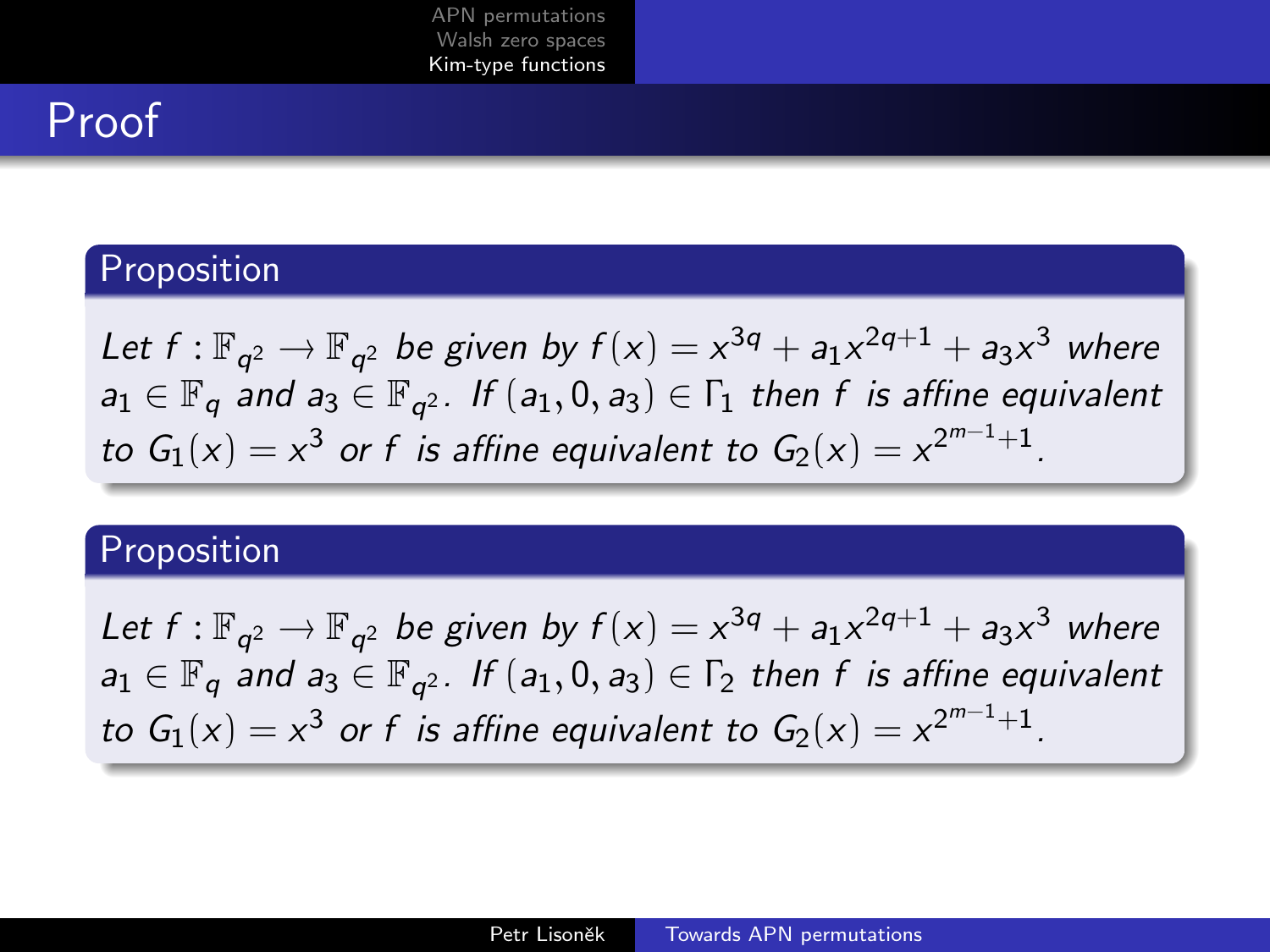## Proof

#### Proposition

Let  $f : \mathbb{F}_{q^2} \to \mathbb{F}_{q^2}$  be given by  $f(x)=x^{3q}+a_1x^{2q+1}+a_2x^{q+2}+a_3x^3$  where  $a_1\in\mathbb{F}_q$ ,  $a_2\in\mathbb{F}_q^*$  $_{q^2}^*$  and  $a_3 \in \mathbb{F}_{q^2}$ , and assume that  $a_1/a_2 \in U$ . If f is APN, then m is even, and furthermore  $a_1, a_2, a_3 \in \mathbb{F}_q$  or there exist  $u, z \in U$  such that

$$
a_1 = \frac{(u^3 + z)^2}{u(u^2 + z)^2}
$$
  
\n
$$
a_2 = \frac{(u^3 + z)^2}{(u^2 + z)^2}
$$
  
\n
$$
a_3 = \frac{uz^2(u + 1)^2}{(u^2 + z)^2}
$$

.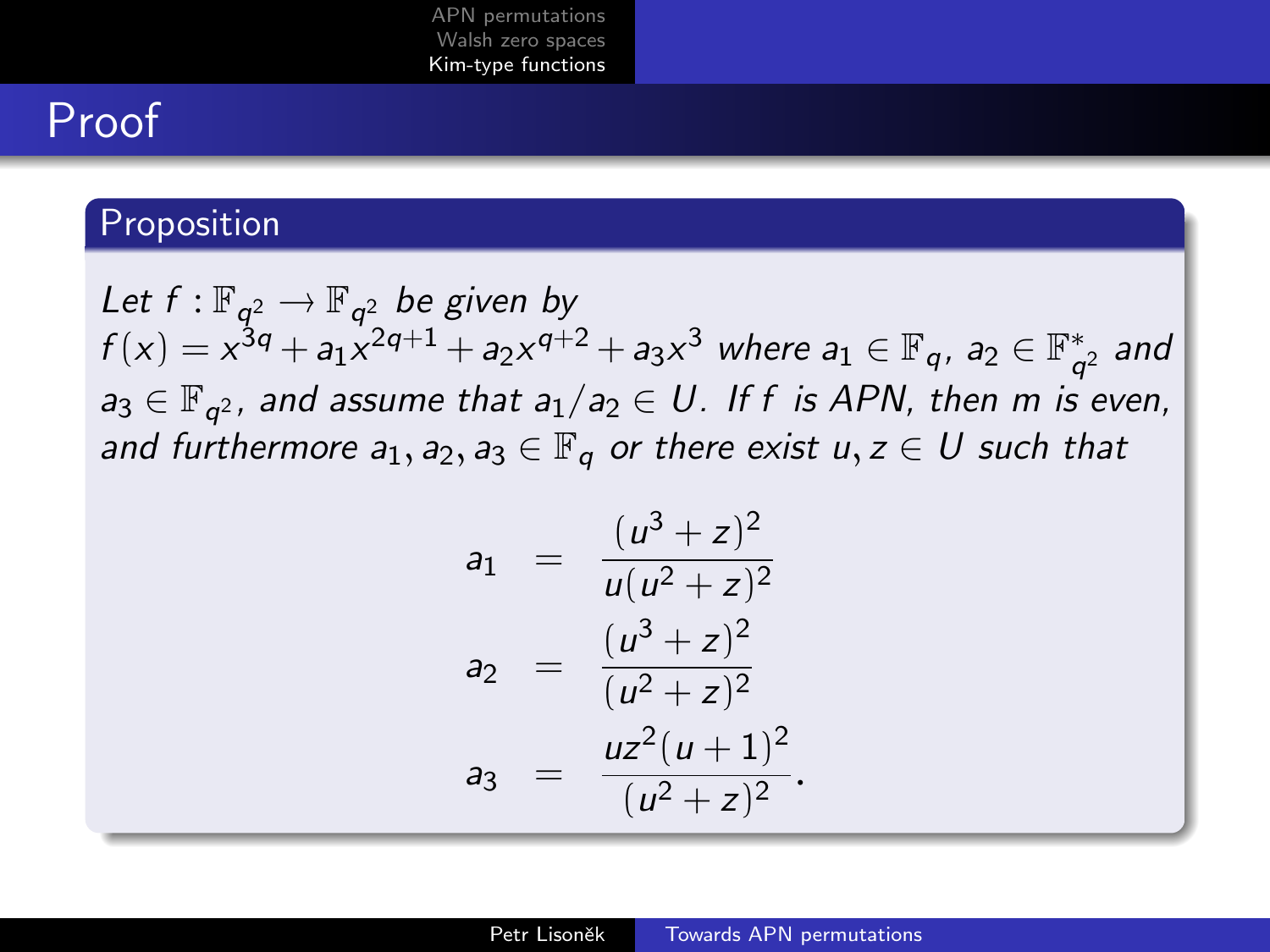## Proof

### **Proposition**

Let 
$$
f: \mathbb{F}_{q^2} \to \mathbb{F}_{q^2}
$$
 be given by  
\n $f(x) = x^{3q} + a_1 x^{2q+1} + a_2 x^{q+2} + a_3 x^3$  where  
\n $a_1 = \frac{(u^3 + z)^2}{u(u^2 + z)^2}$ 

$$
a_2 = \frac{(u^3 + z)^2}{(u^2 + z)^2}
$$
  

$$
a_3 = \frac{uz^2(u+1)^2}{(u^2 + z)^2}
$$

for some  $u, z \in U$  such that  $u^2 \neq z$ , and m is even. If f is APN, then f is affine equivalent to  $G_1(x) = x^3$  or f is affine equivalent to  $G_2(x) = x^{2^{m-1}+1}$ .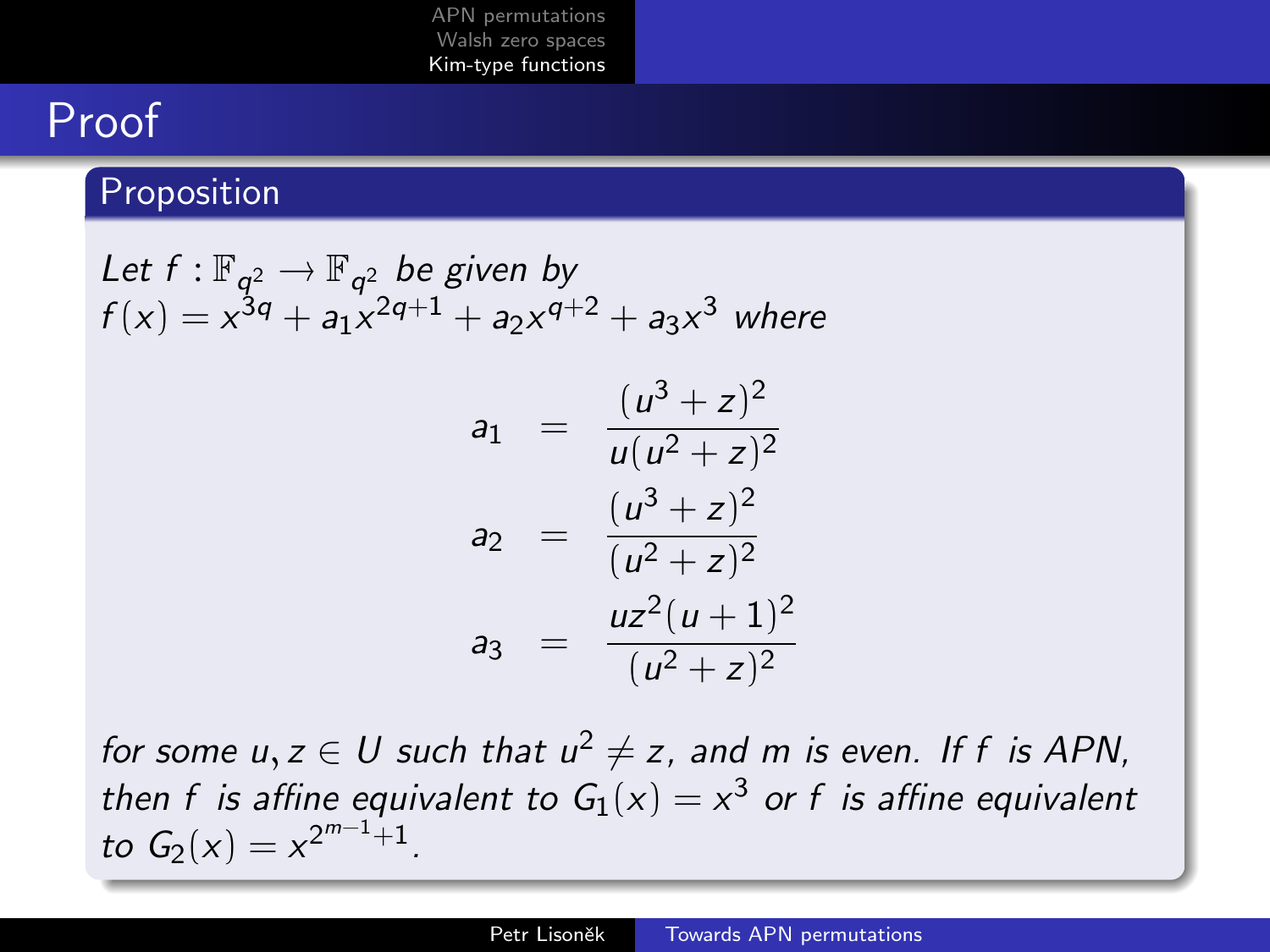## Proof

### Proposition

Let  $f : \mathbb{F}_{q^2} \to \mathbb{F}_{q^2}$  be given by  $f(x)=x^{3q}+a_1x^{2q+1}+a_2x^{q+2}+a_3x^3$  where  $a_1\in\mathbb{F}_q$ ,  $a_2\in\mathbb{F}_q^*$  $q^2$ and  $a_3 \in \mathbb{F}_{q^2}$ , and assume that  $a_1/a_2 = a_3^q$  $\frac{q}{3}$ . If f is APN, then f is affine equivalent to  $G_1(x) = x^3$ .

Combination of these results provides the proof of our main theorem.